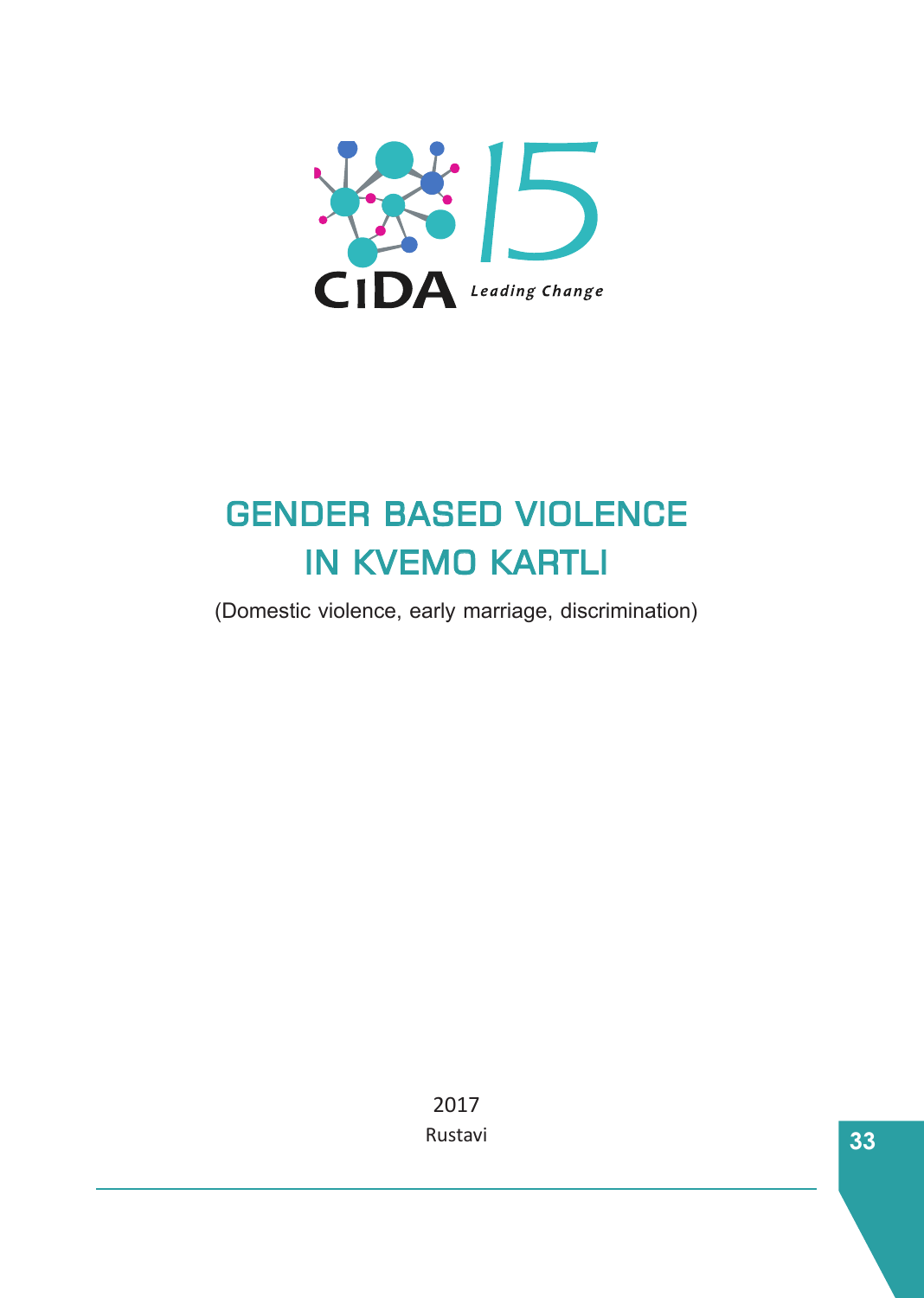



EAST · WEST MANAGEMENT **INSTITUTE** Promoting Rule of Law in Georgia (PROLoG)

The Report was prepared in the frames of the project "Legal Assistance and Strategic Litigation Services in Kvemo Kartli" implemented by - CiDA with the partnership of the Association of Law Firms of Georgia (ALFG) and financed by the program "Promoting Rule of Law in Georgia"(PROLoG) of East-West Management Institute (EWMI).

This report was made possible by the generous support of the American People through the United States Agency for International Development (USAID). The contents of this report are the sole responsibility of the CiDA and do not necessarily reflect the views of East West Management Institute, USAID or the United States Government.

#### **The report was prepared by:**

Teona Kiladze

Zviad Devdariani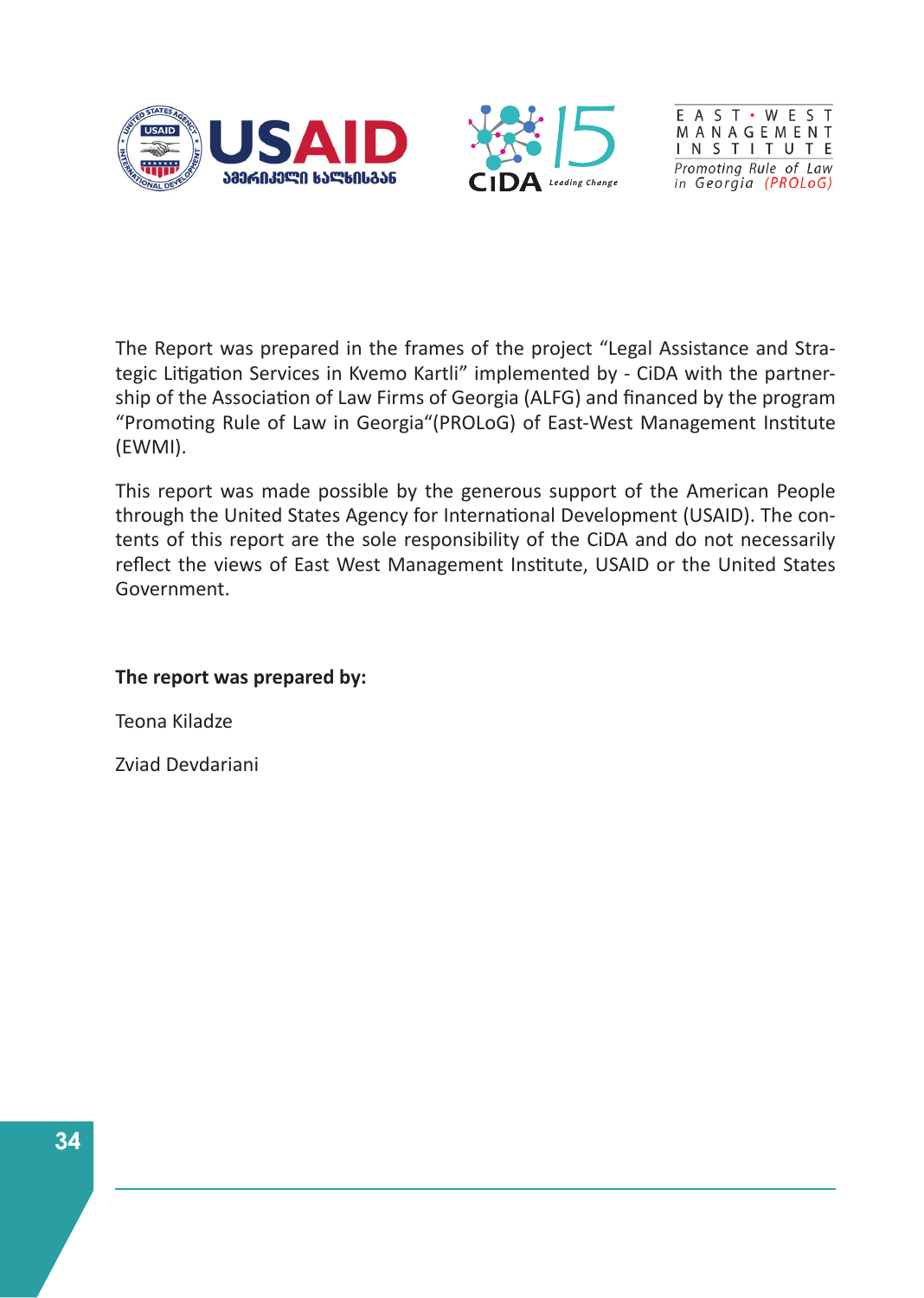## **CONTENTS**

| 1.1.          |                                                                                       |  |
|---------------|---------------------------------------------------------------------------------------|--|
| 1.2.          |                                                                                       |  |
| 1.3.          |                                                                                       |  |
|               |                                                                                       |  |
|               |                                                                                       |  |
| 2.1           |                                                                                       |  |
| 2.1.1         |                                                                                       |  |
|               | 2.1.2 Restraining orders issued by the intercession                                   |  |
| $2.2^{\circ}$ |                                                                                       |  |
| 2.2.1         |                                                                                       |  |
|               | <b>2.2.2</b> The cases of approaching the court for a                                 |  |
| 2.3           |                                                                                       |  |
|               |                                                                                       |  |
|               | 2.3.2. Starting the criminal prosecution on the<br>crimes of having signs of domestic |  |
|               |                                                                                       |  |
|               | 2.3.4. Termination of criminal cases upon the                                         |  |
| 2.4.          |                                                                                       |  |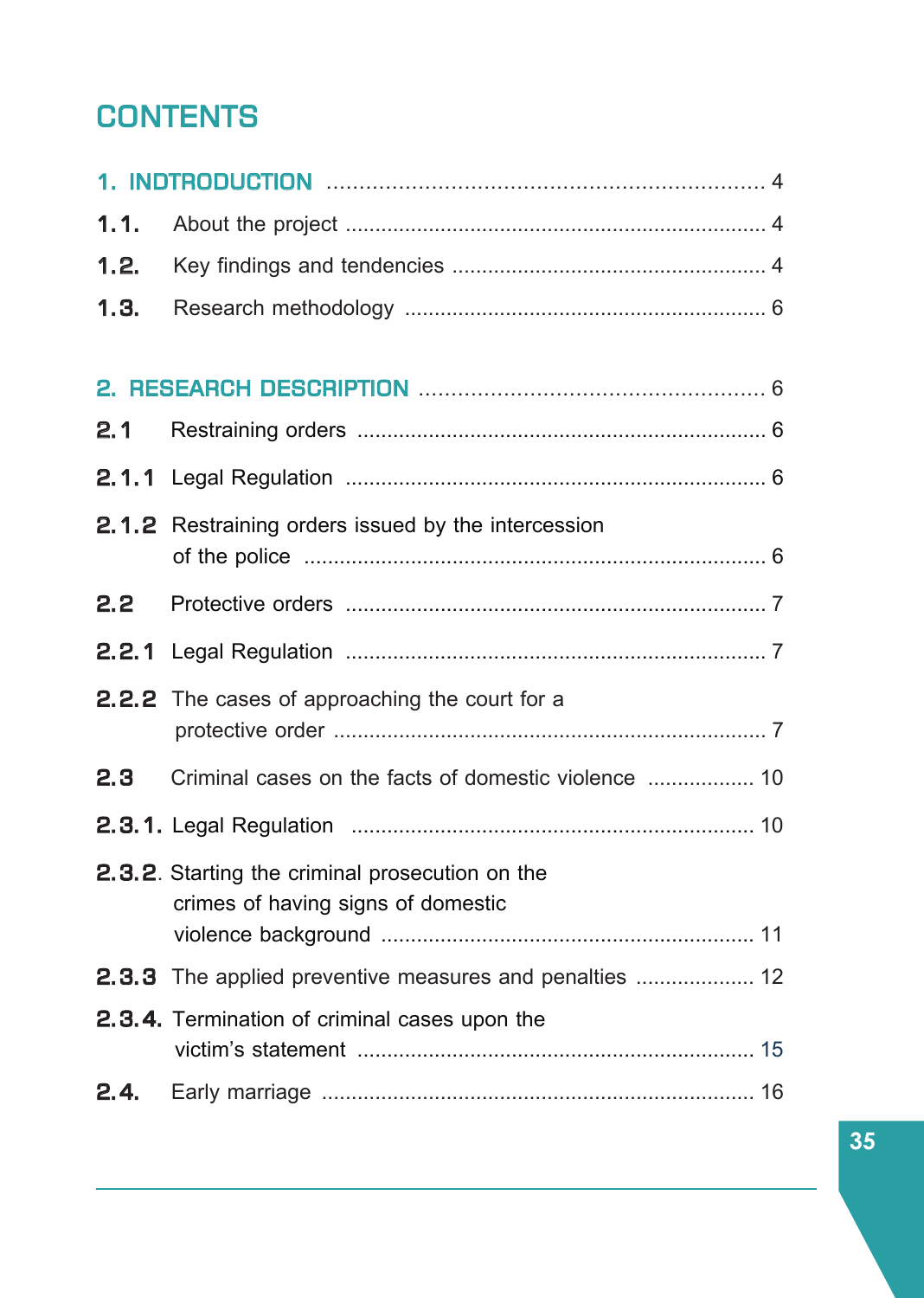|       | <b>2.4.1</b> Legal Regulation 16               |  |
|-------|------------------------------------------------|--|
| 2.4.2 | Cases of voluntary sexual intercourse with the |  |
|       |                                                |  |
|       |                                                |  |
|       |                                                |  |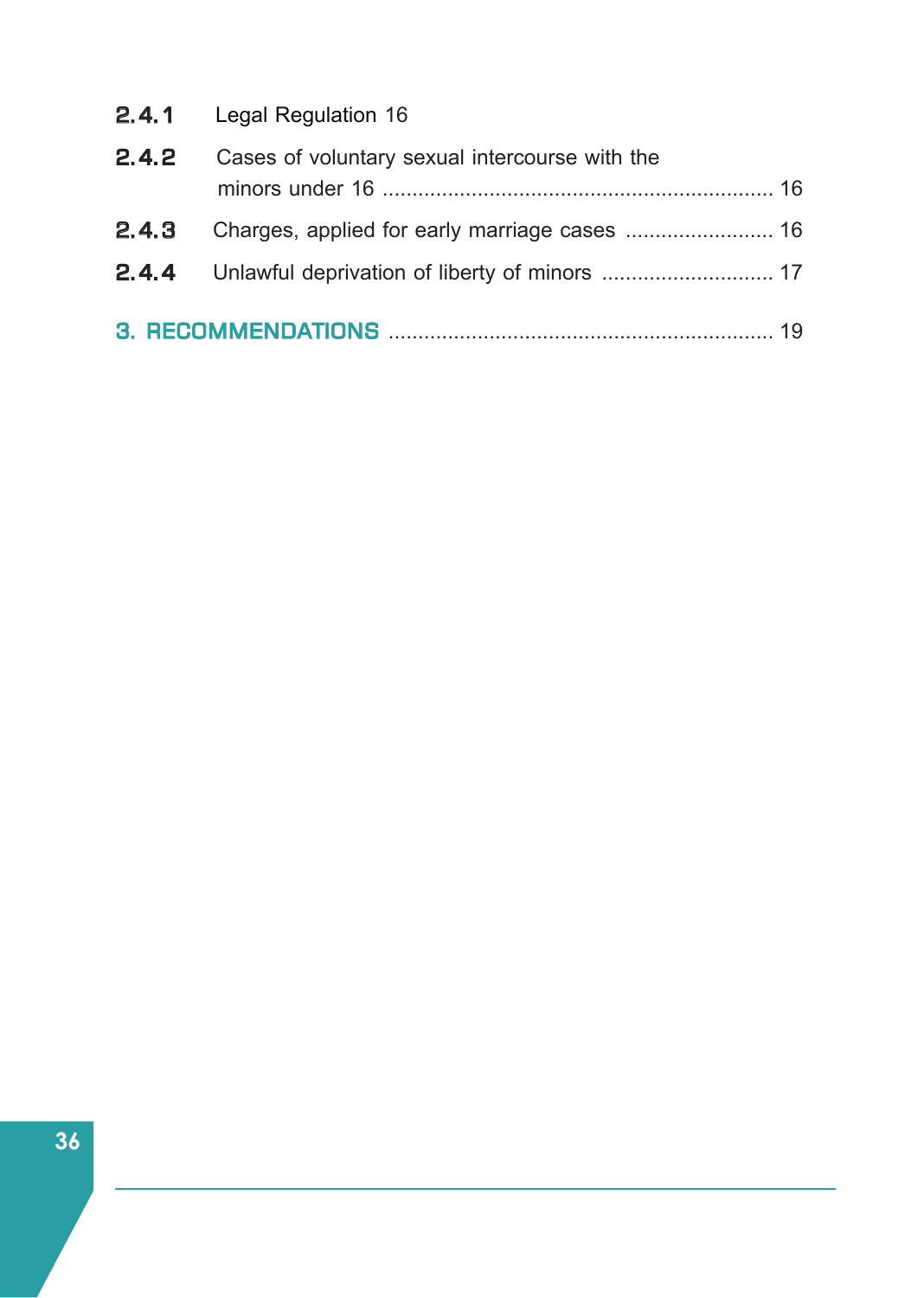## 1. INTRODUCTION

#### 1.1 ABOUT THE PROJECT

Since January 15 of 2016, the Non-governmental organization CiDA in partnership with the Association of Law Firms of Georgia (ALFG) has been implementing the project "Legal Assistance and Strategic Litigation Services in Kvemo Kartli" with the support of the program of the East-West Management Institute (EWMI) ,,Promoting Rule of Law in Georgia" (PROLoG). The goal of the project is to defend the interests of women who are the victims of discrimination on ethnic and gender grounds, early marriage and domestic violence though providing legal assistance and strategic litigation.

In the frames of the Projects the meetings were held in the municipalities and "Women' Rooms" as well as at gathering places of the villages, at shops and beauty salons in order to raise awareness of the offered services and to proactively inform beneficiaries about the various issues. In this manner, direct contact with women was established for detection of the problems and providing the legal consultations. During the year CiDA provided legal consultations for 668 beneficiaries in the Kvemo Kartli Region. CiDA provided legal representation in court in 38 cases; Informational brochures were distributed, consultation for beneficiaries was provided locally in 29 Villages of Gardabani, Bolnisi and Dmanisi, local residents were informed about the implementation of the project and domestic violence, discrimination and similar issues though the regional TV channels. Number of meetings were held with the Probation Agency, the Prevention Center, Prosecutor's Office, and the representatives of self-government concerning the problems that became evident during the implementation of the project.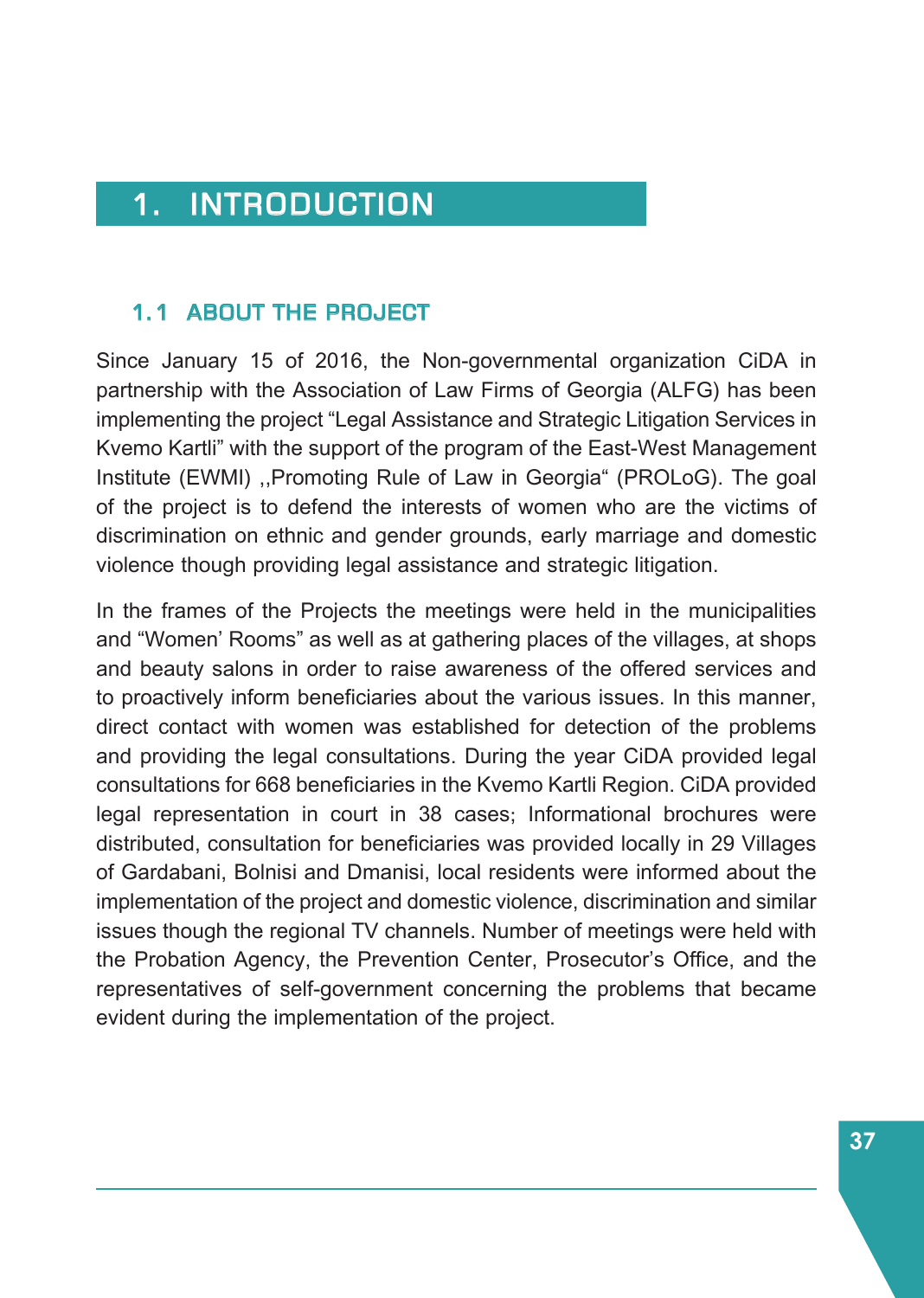#### 1.2 KEY FINDINGS AND TENDENCIES

Based on the observations made by the CiDA during informational-consulting meetings, it can be concluded that people, living in the Regions, do not have information about legal regulations of problems related with domestic violence, early marriage and discrimination. The main cause of this problem is lack of awareness of the people living in Region, as well as distrust of beneficiaries to accept the services.

It was revealed that principal challenge with the restricting order is keeping the economic dependence on the abuser and distrust to the law-enforcement authorities. Women of the target group mentioned the facts, when the restraining order was issued against the abuser, although at the second stage, police control was performed only to the repeated fact of violence, instead of supervision of the abuser.

While exercising legal representation it was revealed that the regulation for ordering the forensic psychiatric assessment is a significant problem. For example, the CiDA had three identical cases, where the abuser had the mental health problems. As far as, no legal norm exists for the obligatory psychiatric examination for the domestic violence cases, the voluntary examination was performed only in one case, nevertheless it was not completed. The reason was that the abuser needed additional clinical examination, which he refused and thus, the problem remained unsolved.

In addition to the problem highlighted above, the involvement of the psychologist and the Social Agency is defined only for victims, but no rehabilitation course is defined to the abuser. Though the rehabilitation and re-socialization of abusers is envisaged by the Article 20 of the Law of Georgia "On Elimination of Domestic Violence, Protection and Support of the Victims of Domestic Violence", the norm, is rarely applied in practice except those cases, when the abuser is the probationer.

After conferring the status of the victim of violence, accommodating the victims in governmental shelters, in most cases, fails to provide complete rehabilitation, as the external threats persist, that creates a risk to become the victim of violence repeatedly.

As the practice of CiDA's legal proceedings show, early marriages are identified mainly by the Civil Registry Agency: when the underage girls give birth to a child, the Civil Registry Agency informs the police about the fact according to the place of residence of the minor, after which the investigation starts. As for the role of schools in this process, despite the fact that, the school administration and the teachers are aware of their responsibilities to inform authorities in charge when such case is detected, it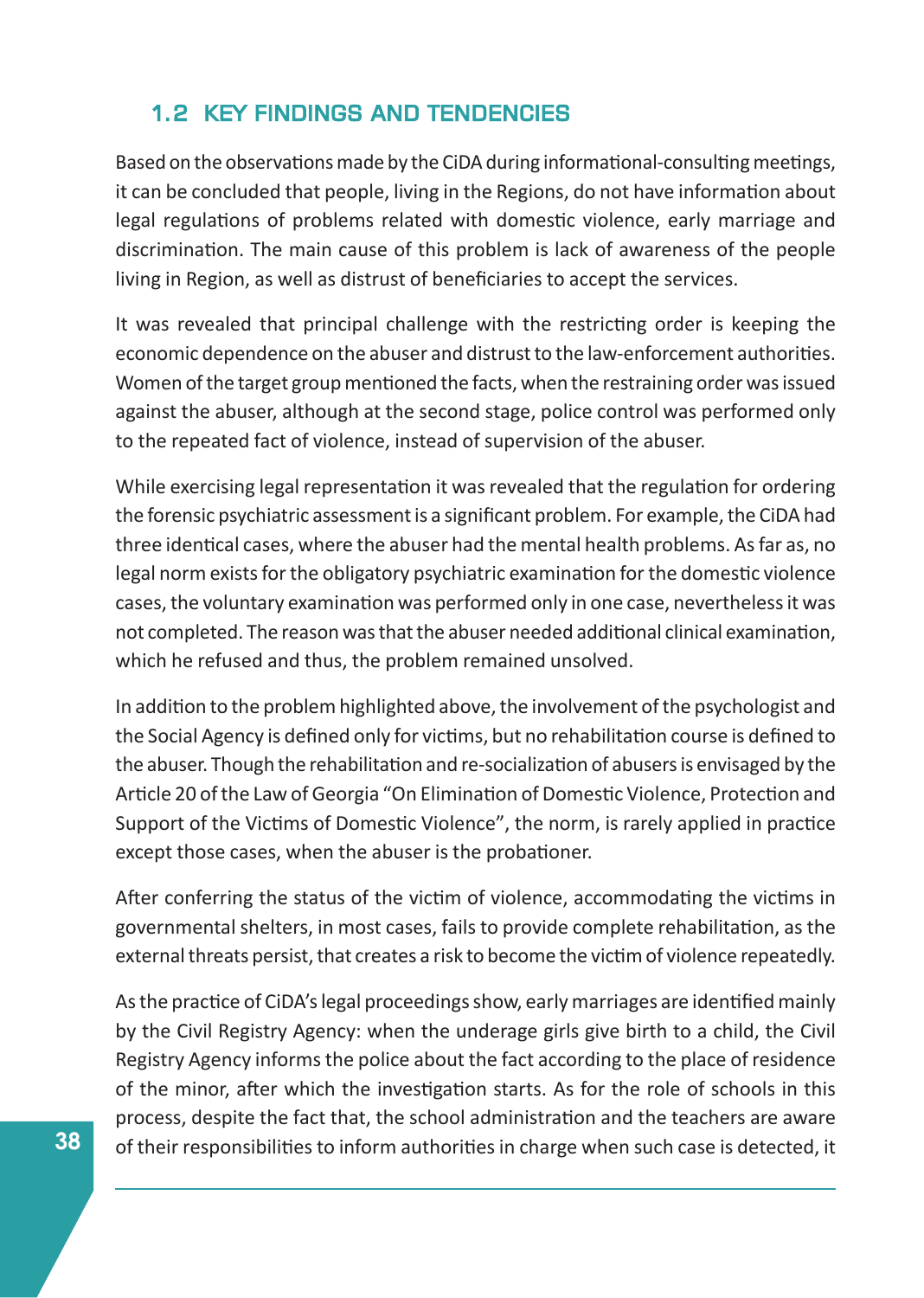became clear that this mechanism actually does not work, and thus the Civil Registry Agency is the only source of information.

During the year CiDA provided consultations for about 700 beneficiaries and offered the legal assistance through representation in the court. The beneficiaries (the women and men), were talking about ethnical, political and gender problems, so that they were not aware that it was discrimination and that they had right approach the court. The absence of the facts of approaching the court because of discrimination, raises a question, if there are any cases with the signs of discrimination investigated or are further qualified in such way.

During the analyses of statistics requested from court it was revealed that the approach of the court to the prevention measures and charges in cases of domestic violence and early marriages is problematic. The court does not assess the risks and the threats properly, especially when a bail or plea bargain is decided unconditionally as a preventive measure for criminal cases. In 2016 in the courts of the Kvemo Kartli Region imprisonment as a preventive measure for domestic violence was sentenced only in 6 cases out of 25. And, only 2 out of 38 in completed criminal cases was custodial sentence, in the rest of the cases the plea bargain was the verdict with a penalty or suspended sentence. In all 15 cases of early marriage, the plea bargain without imprisonment was approved.

Interestingly, the number of protective orders issued are quite low taking into consideration the high number of cases of applying to the police on the basis of domestic violence (patrol police statistics - 348 cases) and approved restraining orders (patrol police data - 102 and the information provided by the court - 269 restraining orders); among 35 requests to issue the protective order only 25 were approved.

The practice of plea bargains, sentenced by the Prosecutor's Office and approved by the court concerning the cases of early marriage, confirms the improper attitude to the crime (despite the graveness of the corresponding Article of the Criminal Code of Georgia - imprisonment from 7 up to 9 years).

The information provided in this report reveals the state of women' right in the Kvemo Kartli Region and the related problems, that will be important for the representatives of law enforcement and Judiciary authorities, as well as, for the international and non-governmental organizations working in the Region.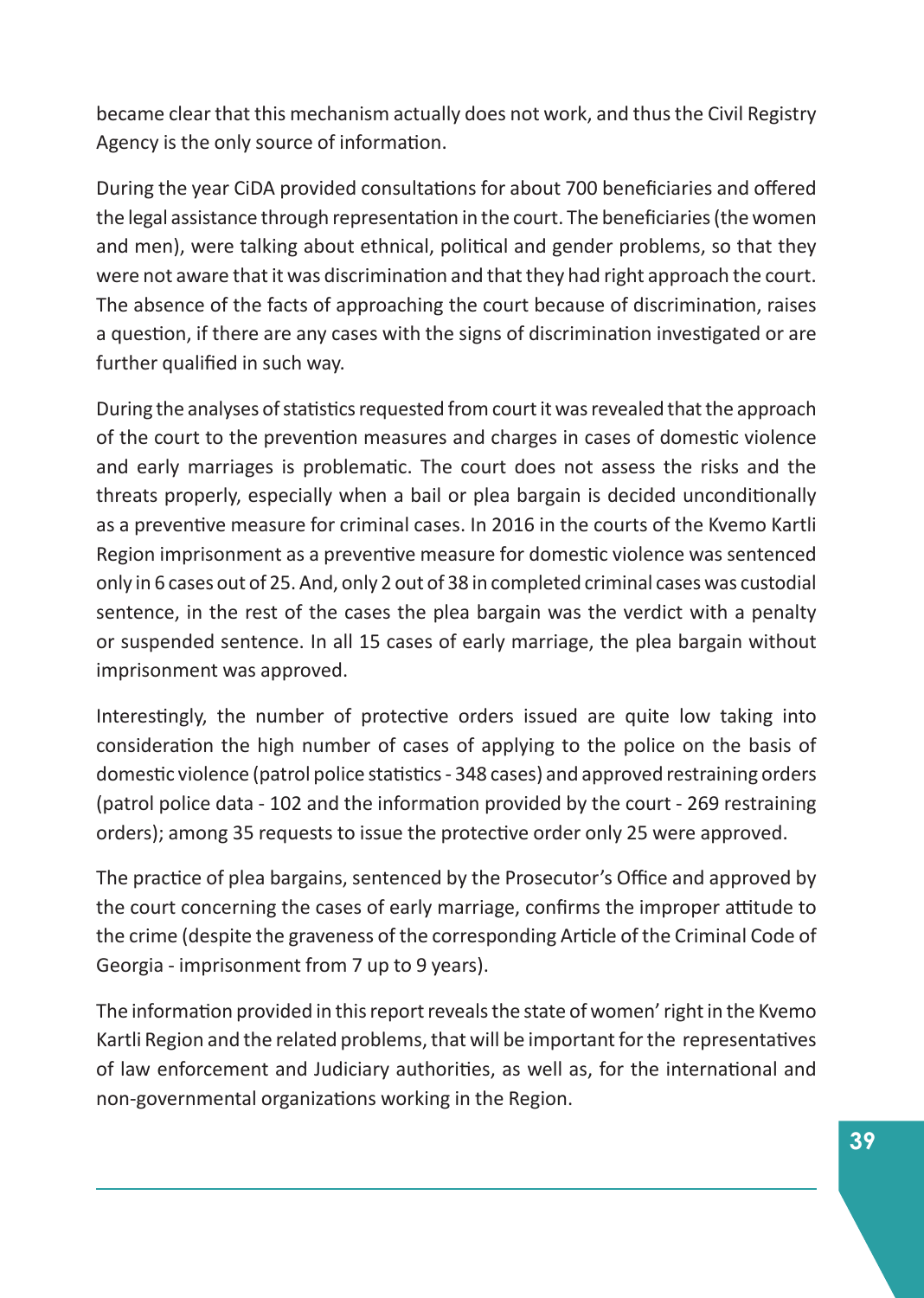### 1.3 RESEARCH METHODOLOGY

Quantitative, as well as qualitative research methods are used in this Report.

The statistical information provided in the report was requested from Rustavi, Bolnisi and Tetritskaro regional courts located in Kvemo Kartli, Prosecutor's Office and Kvemo Kartli Departments of the police and patrol police of the Ministry of Internal Affairs.

Identification of problems and summing up the main challenges in this field are based on the case analysis processed by CiDA and face-to-face interviews with the beneficiaries', during which the additional information about inhomogeneous cases was obtained, preserving the confidentiality.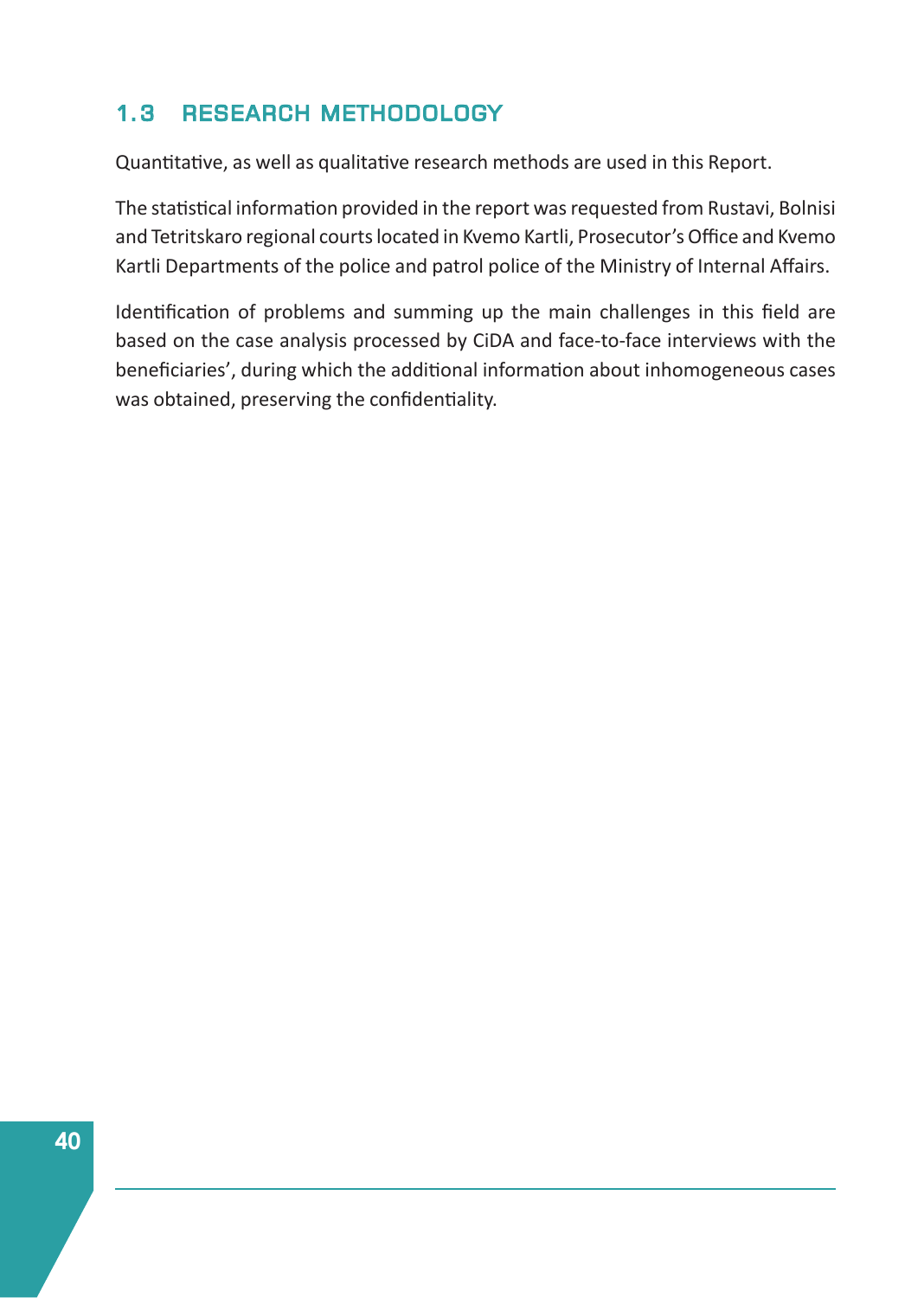## 2. RESEARCH DESCRIPTION

### 2.1 Restraining orders

### 2.1.1 Legal regulation

Domestic violence is a violation of constitutional rights and freedoms of one family member by another family member though neglect and/or physical, psychological, economic, sexual violence or coercion<sup>1</sup>. A restraining is an act issued by the authorized police officer that determines temporary measures for protecting a victim in case of domestic violence. The duration of the restraining order should not exceed 1 month. Within 24 hours after the issuance, a restraining order shall be submitted to the court for approval. The court discusses the appropriateness of the issuance of the restraining order within 24 hours after the submission and renders the decision on approval, rejection or partial approval. Failure of the authorized police officer or of any other person participating in the legal proceedings to appear at the court shall not hinder the trial and rendering the decision on it. $<sup>2</sup>$ </sup>

### 2.1.2. Restraining orders issued by the intercession of the police

As the obtained statistics shows, certain number of petitions was submitted in the Kvemo Kartli Region concerning domesƟc violence. Restraining orders were approved in the majority of cases of the petitions which is a positive trend. It is worth mentioning, that the statistics provided by the patrol police and the court do not match. According to the data provided by the patrol police: only in 114 cases out of 348 patrol police addressed the court to approve the restraining order, out of which 102 petitions were approved. According to the statistics, requested from the court  $-$  the number of the petitions approved requesting to issue the restraining order was – 194 in Rustavi City Court, 2 in Tetritskaro Regional Court, and 63 in Bolnisi Regional Court.

 $<sup>1</sup>$  Law of Georgia "On Elimination of domestic violence, protection and support of the</sup> victims of domestic violence" Article 3

 $2$  Article 21<sup>14</sup> of the Administrative Procedures Code of Georgia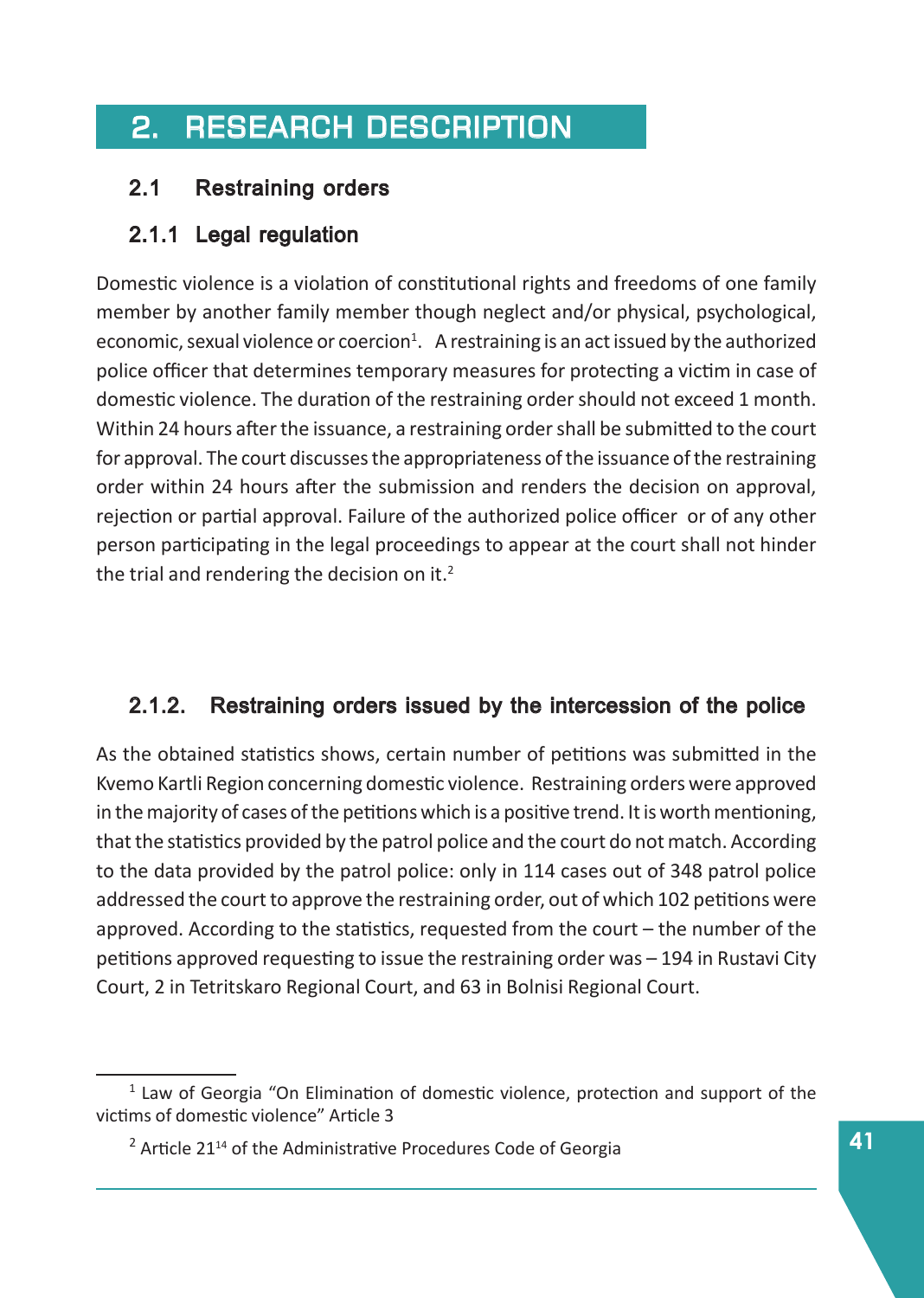



### **2.2 PROTECTIVE ORDERS**

#### 2.2.1 Legal regulation

A protective order is an act issued by a court of first instance though an administrative proceeding that determines temporary measures for protecting the victim.

Victims of domestic violence, their family members and/or, with the consent of the victim, a person who provides medical, legal or psychological assistance to the victim, can apply for a protective order, in case of violence against minors– relevant guardianship and custody authority in addition.

A protective order shall be issued for the period up to 6 months. Its validity shall be determined by the court.<sup>3</sup>

### 2.2.2 The cases of applying to the court for protection orders

A victim of violence addresses the court with the request to issue a protective order mainly after issuing a restraining order, though there are the individual cases, when the

<sup>&</sup>lt;sup>3</sup> Law of Georgia "On Elimination of domestic violence, protection and support of the victims of domestic violence" Articles 10, 11, 12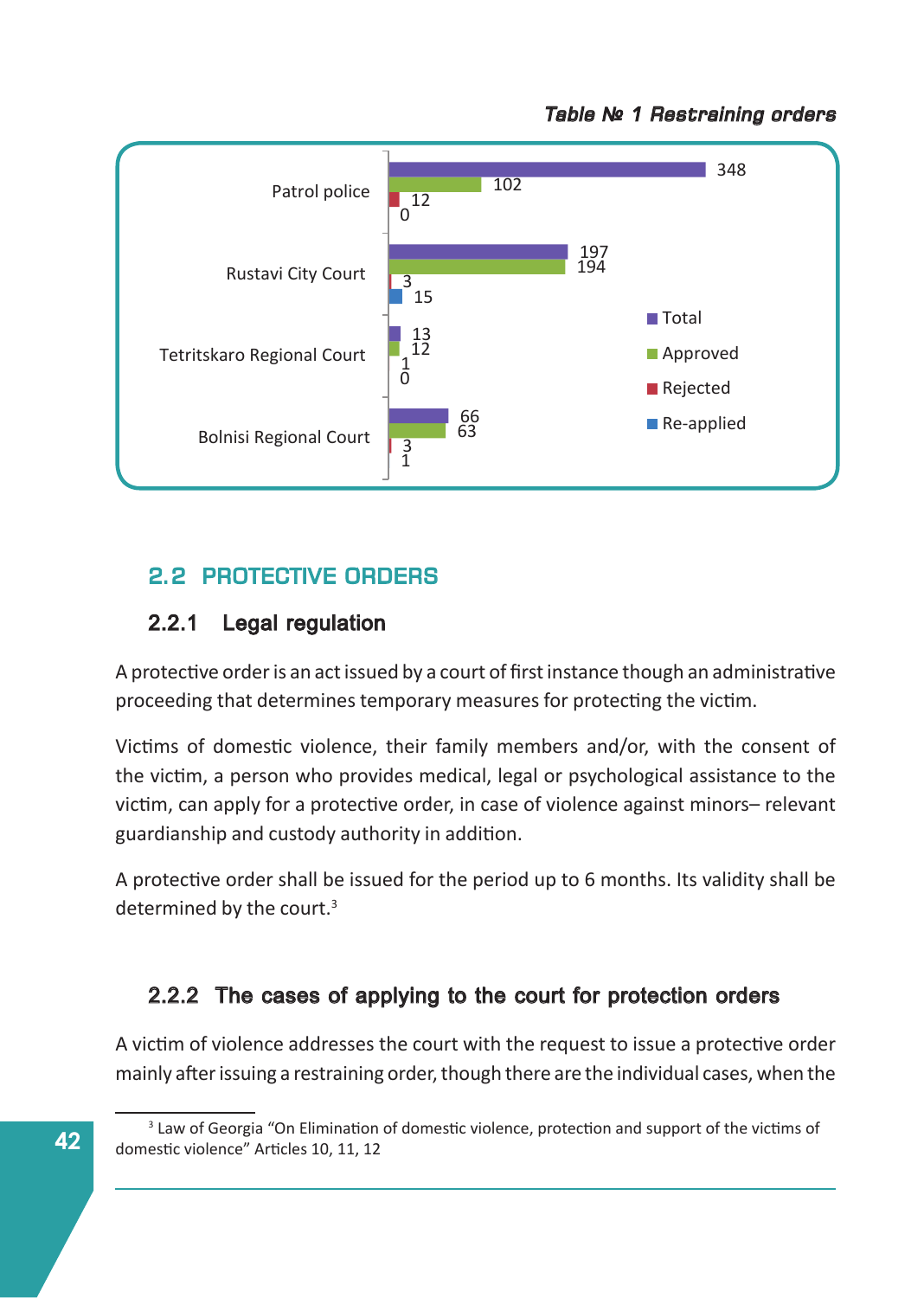victim approaches the court to issue the protective order from the very beginning. In 34,2016 petitions were submitted to the Rustavi City Court with the request to approve protective orders, out of which 25 were approved; only 1 applicant was rejected, 6 requests were not discussed, and 1 case was terminated. 1 applicant repeatedly approached the court. None of the request was submitted in Tetritskaro Regional Court for approving of the protective order. 1 person addressed Bolnisi Regional Court to issue the protective order, but the petition was rejected.



#### Table Nº2 Protective orders

Taking into account the fact that 348 persons addressed the patrol police because of domestic violence in Kvemo Kartli Region, out of which 102 restraining orders were approved through the petition of the patrol police, while according to the court data 269 restraining orders were approved, the lack of the protective orders raises the question. In the Kvemo Kartli Region in total, 35 applicants have approached the court to issue the protective order, out of which 25 were approved.

Regarding this issue we asked the beneficiaries to whom CiDA was providing the legal consultaƟons.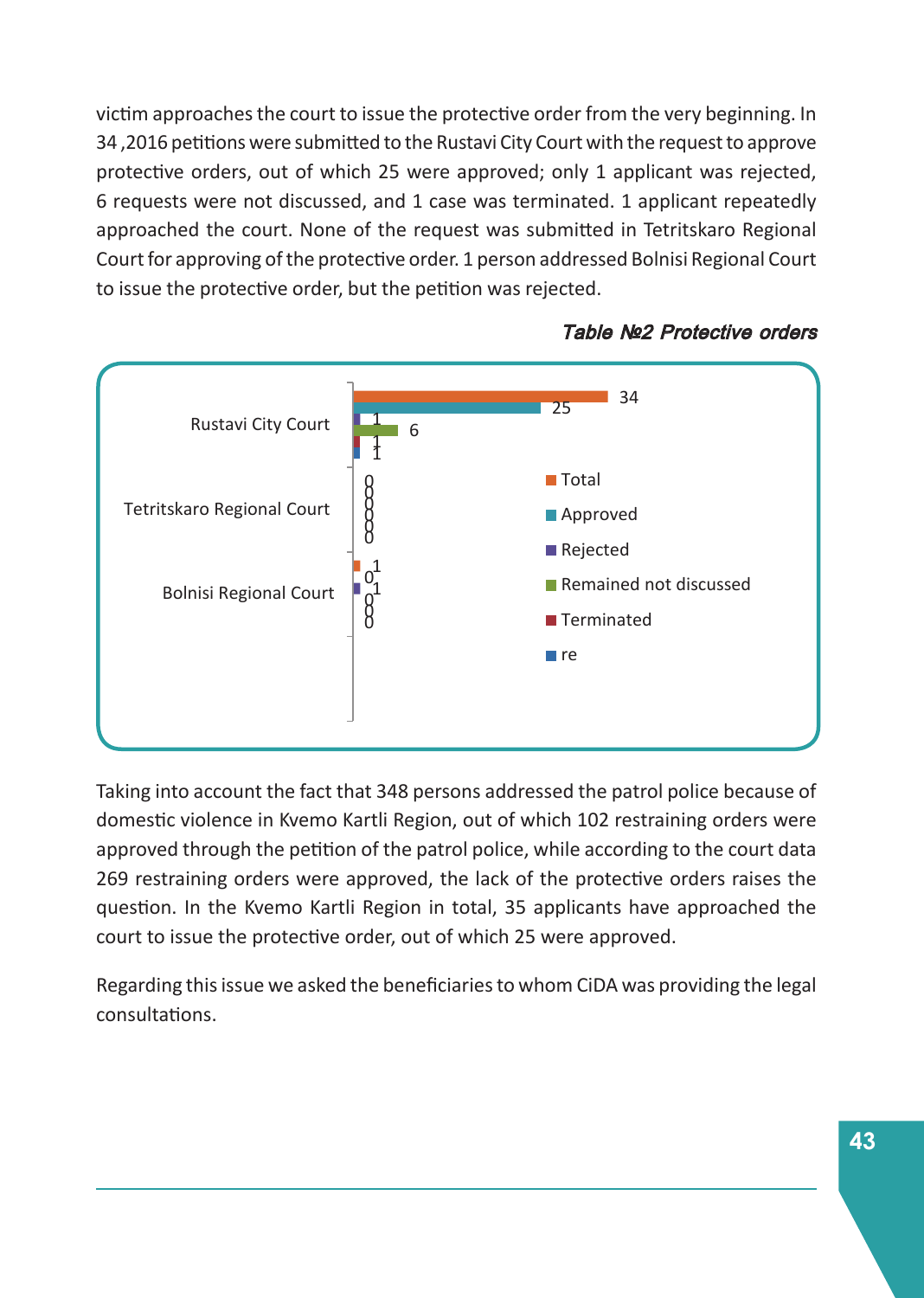N.Ch. is the victim of violence from his son. Her son is the alcohol addict and persistently abuses his parent and his disabled sister psychologically

physically and economically

though the members of his family do not find issuing the protective and/or restraining order to be the way out. N.Ch. thinks that her son needs the certain measures of psychological rehabilitation in order not to take the alcohol drink that provokes his abusing behavior.

— "My abuser child is only my problem again, as when the restraining order was approved he was prohibited to come home and approach me. Thus he stayed in the street, he drank much, got out of the control, remained in the street till the morning and got the pneumonia, so I ended up regretting all ths as I had to treat him, he is my son and I can't let him die, that is why it is useless to apply to the court for approving the protective order"

Whereas according to the Article 20 of the Law of Georgia "On Elimination of Domestic Violence, Protection and Support of the Victims of Domestic Violence", "Rehabilitation measures for an abuser shall include a compulsory training course oriented to change an abuser's violent attitude and behavior", this the norm however is rarely applied in practice.

M.R. about the violence from her husband:

"I will not address the court for issuing the protective order, as when I addressed the court to approve the restraining order (that was approved by the court), lot of policemen came to me and started asking the questions that were not related with the case and I felt very bad morally and I did not get the expected assistance, I did not feel safe. That is why, I'd rather solve my problem by myself".

After getting our consultation M.R. addressed the police to issue the restraining order, that was satisfied and the court approved the restraining order. Nevertheless, the problem of M.R. was not solved and after expiring the duration of the restraining order she addressed us for assistance again. We advised her to apply for the protective order and explained the legal methods of solving the problem, but she refused to follow our advice because of the above-mentioned reasons.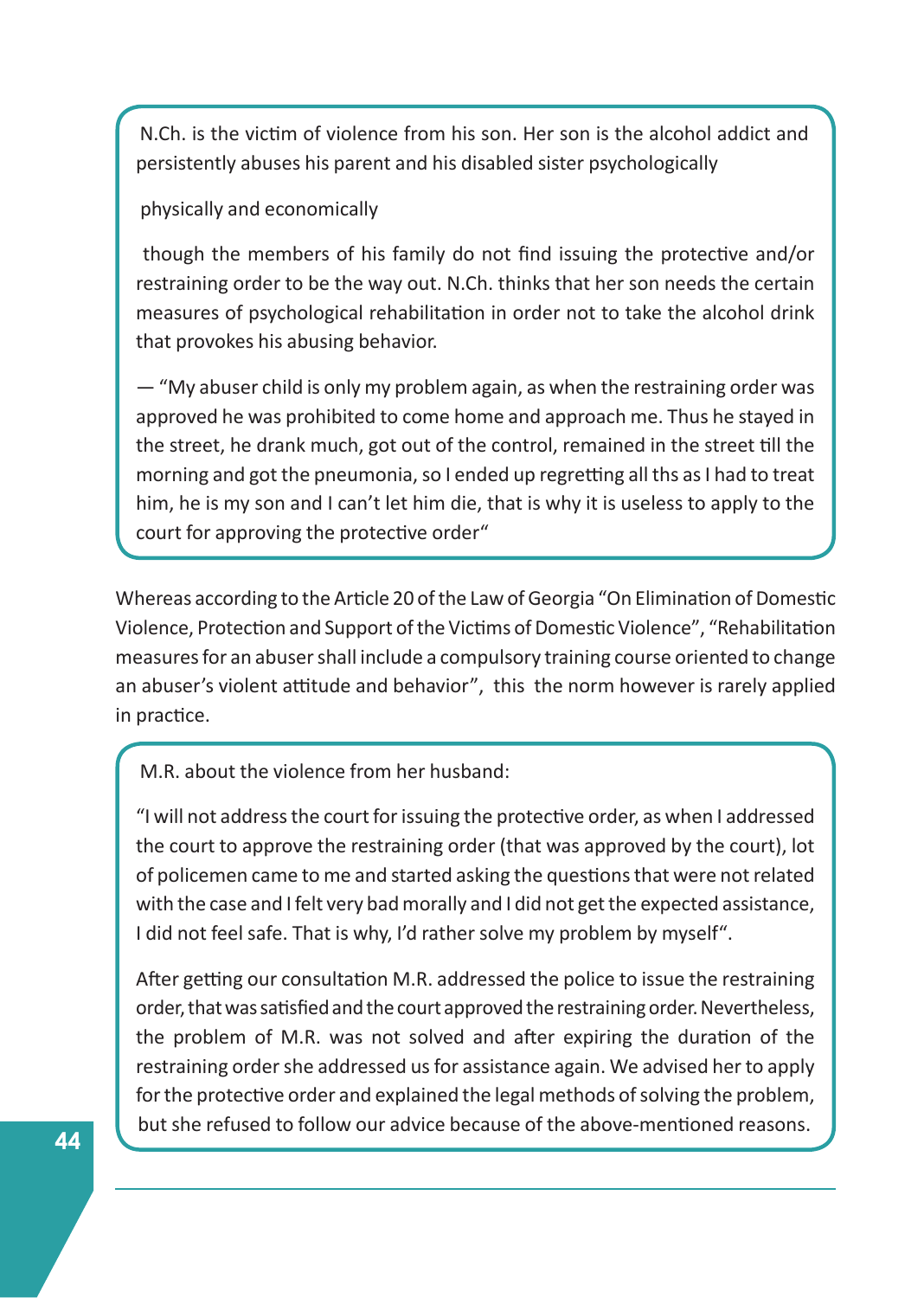#### T.Z. about the violence from her husband:

"It was a call from the local police department; they said "if your husband bothers you again, call us". After that I was asked to appear at the police department and they asked me about my husband's friends. After that, the policeman was calling me and asking the questions about my husband's friend: such as, who was his friend, if he used to visit us at home and so on. He did not care neither about me, nor about my problem, it was obvious that he was asking only the questions he was interested in. Besides that, it was very humiliating for me to appear at the police department, I regretted it so much that I called 112. My husband has never been asked to appear at the police department, moreover, when the police was taking us to the department in separate cars, my mother heard that one policeman was explaining him what to say in order to settle the case to be profitable for him".

There were the cases in the practice of CiDA:

The beneficiary N.G. who held a leading position in a certain company addressed us. The colleague of N.G. told her that the VIP client of the company learnt from the police that she (N.G.) was the victim of violence from her husband and the VIP client did not want to get the service from N.G., as "she had not everything in order in her family". According to the VIP client's words", as N.G. was not answering the phone calls, he/she (VIP client) wanted to know what was the matter and addressed the policeman, that was known to him/her to check the information (as he/she knew that N.G. often was abroad), correspondingly the policeman told him/her that N.G. was the victim of violence from her husband.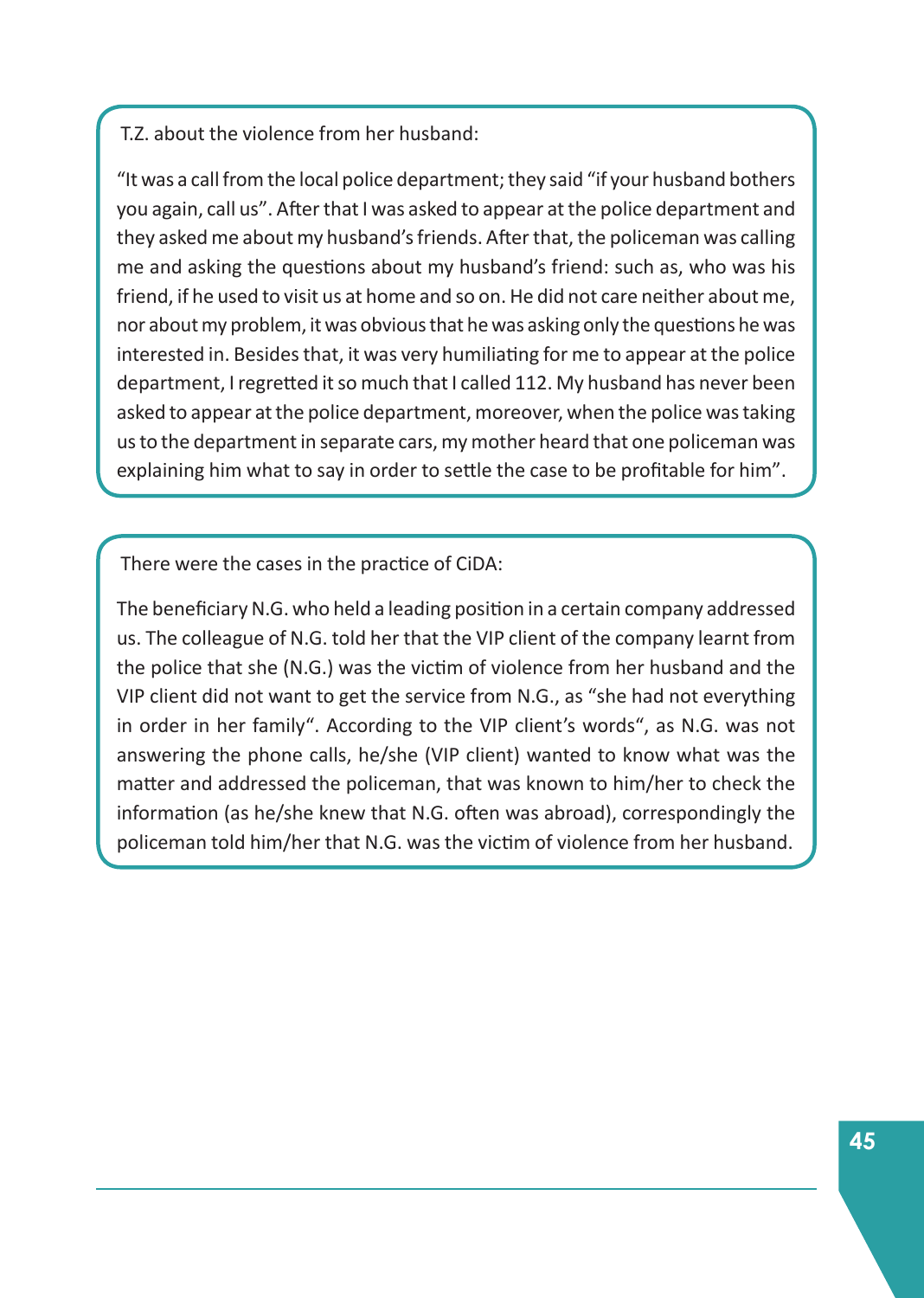The problem in the administrative process of approving restraining and protective orders is that the legal norm to make the forensic psychiatric examination mandatory does not exist, for example:

CIDA was representing the interests of E.S. in the court, who was the victim of violence from her husband, but during the trial the abuser's side presented the expert report about the mental state of E.S. and mentioned that E.S. herself was the abuser against her minor children. At those proceedings the representative of ALFG the partner of CiDA was defending the minor children's interests who requested the forensic-psychiatric expert assessment for E.S. The court ordered the expert assessment, but according to the expertise, it was determined that the clinical monitoring was required. E.S. not only refused to make the clinical monitoring but even requested back her claim on issuing the protective order, after which she moved from Rustavi to Racha (Region) for residence with her minor children. As a result, the problem of a certain family remained unsolved and it made impossible to reveal the whole picture.

Based on the analysis of the beneficiaries' face-to-face interviews and the statistical data among the victims the nihilistic attitude and distrust to the law enforcement authorities was revealed. Despite the fact, that the State Rehabilitation Programs are not directed to solving a problem, in some cases such programs do not exist at all. The gender insensitive attitude from the representatives of the police is also revealed that was mentioned by the beneficiaries during the face-to-face interviews, as well as the legislative gaps existing in court proceedings.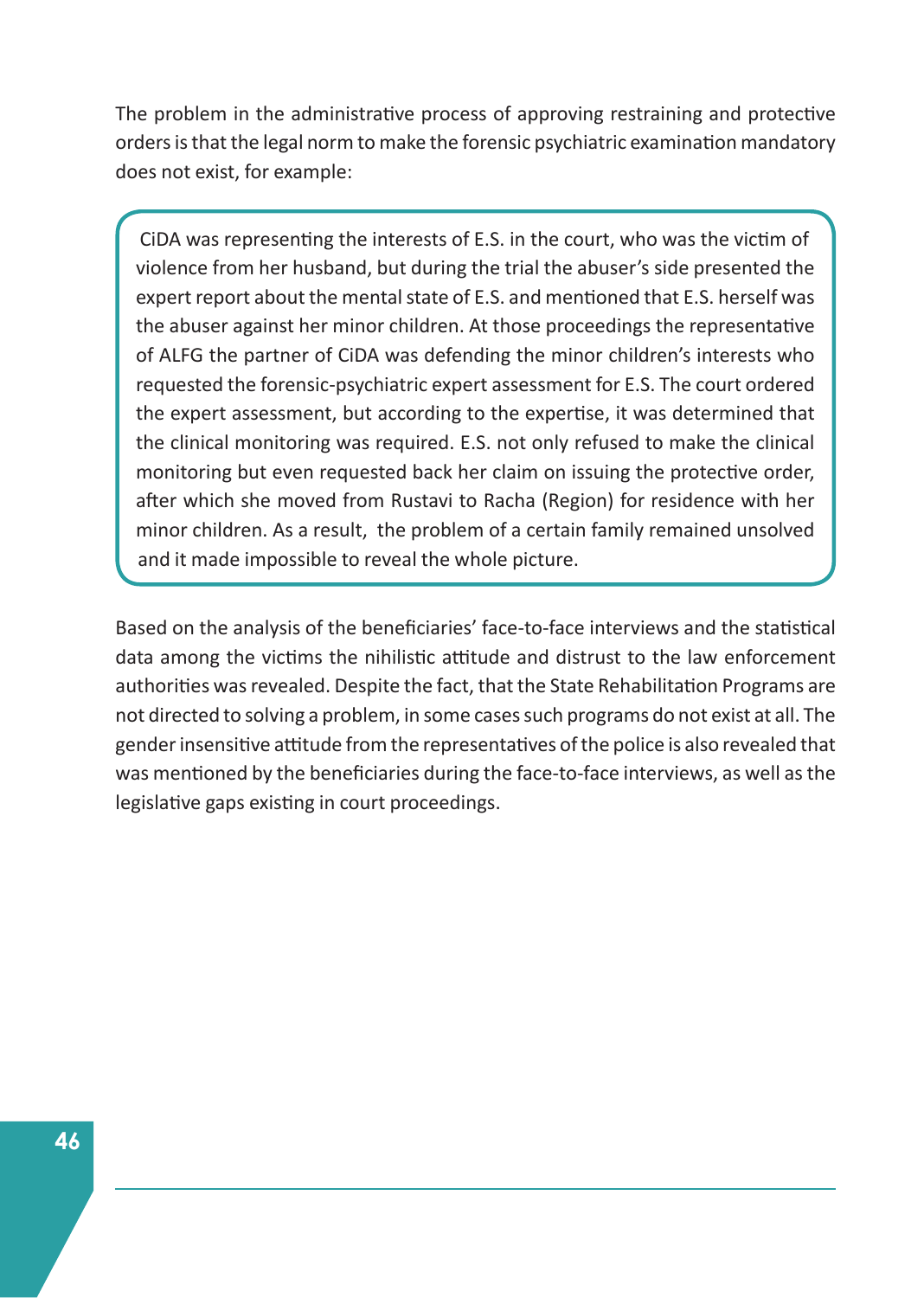### 2.3 CRIMINAL CASES ON THE FACTS OF DOMESTIC VIOLENCE VIOLENCE

#### 2.3.1 Legal regulation

,,Violence, regular insult, blackmail, humiliation by one family member of another family member, which has resulted in physical pain or anguish is punishable by community service for a period of eighty to one hundred and fifty hours or by imprisonment for up to one year.

The same act, committed:

- a) Knowingly against a pregnant woman, minor or a helpless person;
- b) Against a minor's family member in the presence of the minor;
- c) Against two or more persons;
- d) By a group of persons;
- e) Repeatedly,

Shall be punished by community service from 200 to 400 hours or with imprisonment for a term of one to three years.<sup>4</sup>

Note: for purposes of this Article the members of the family are: a spouse, mother, father, grandfather, grandmother, son/daughter (step-son/step-daughter), adoptive child, adoptive person, adoptive person's spouse, affiliated child, the foster family (foster father, foster mother), guardian, grandchild, sister, brother, the spouse's parents, son-in-law/brother-in-law, daughter-in-law/sister-in-law, former spouse, as well as the persons who are constantly engaged in or were engaged in a common household".

<sup>&</sup>lt;sup>4</sup> Article 126<sup>1</sup> of Criminal Code of Georgia, Note: for purposes of this Article the members of the family are: a spouse, mother, father, grandfather, grandmother, son/daughter (step-son/step-daughter), adoptive child, adoptive person, adoptive person's spouse, affiliated child, the foster family (foster father, foster mother), guardian, grandchild, sister, brother, the spouse's parents, son-in-law/brotherin-law, daughter-in-law/sister-in-law, former spouse, as well as the persons who are constantly engaged in or were engaged in a common household."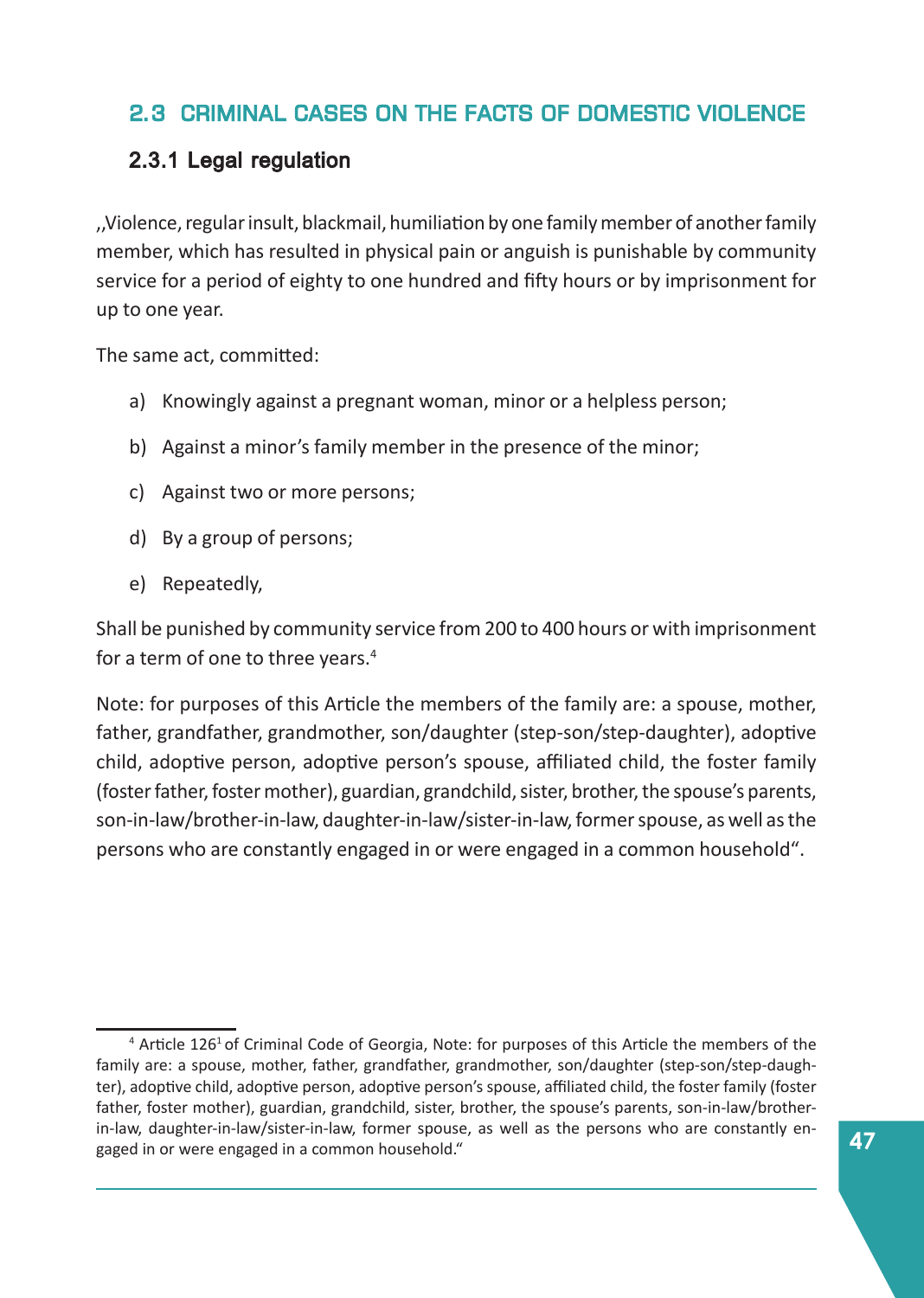#### 2.3.2. Starting of the criminal prosecution on the crimes of having the signs of domestic violence background

The statistics of commencing prosecution on the domestic violence-related crimes in the Kvemo Kartli Region in 2016:

| According to the data of the Prosecutor's<br><b>Office</b>                                                                                                                                                                                                                                                                                                                  | The figures of starting the investigation ac-<br>cording to the Ministry of Internal Affairs'<br>data                            |
|-----------------------------------------------------------------------------------------------------------------------------------------------------------------------------------------------------------------------------------------------------------------------------------------------------------------------------------------------------------------------------|----------------------------------------------------------------------------------------------------------------------------------|
| 126 <sup>1</sup> - domestic violence - 65 cases                                                                                                                                                                                                                                                                                                                             | 126 <sup>1</sup> - domestic violence - 175 cases                                                                                 |
| 11 <sup>1</sup> -140 - Sexual intercourse or other sexual<br>activity with under 16 years old - 7 cases                                                                                                                                                                                                                                                                     | 11 <sup>1</sup> -140 - Sexual intercourse or other sexual<br>activity with under 16 years old - 39 cases                         |
| 11 <sup>1</sup> -117 - intentional severe damage to<br>health - 3 cases                                                                                                                                                                                                                                                                                                     |                                                                                                                                  |
| $111$ -118 - intentional less severe damage to<br>health - 5 cases                                                                                                                                                                                                                                                                                                          |                                                                                                                                  |
| $111$ -381 <sup>1</sup> – non-performance of the require-<br>ments and obligations envisaged by the<br>restraining and protective orders, commit-<br>ted in accordance with the part one or two<br>of the Article 175 <sup>2</sup> of the Administrative<br>Offense Code of Georgia, and by the<br>person, sentenced the administration<br>charges for a such act - 2 cases |                                                                                                                                  |
| $111 - 151$ - threatening - 4 cases                                                                                                                                                                                                                                                                                                                                         |                                                                                                                                  |
| 11 <sup>1</sup> -125 - envisaging beating (according to<br>the state of 1 December 2016 the Article is<br>removed) -5 cases                                                                                                                                                                                                                                                 |                                                                                                                                  |
| $111$ -144 <sup>1</sup> -torture 1 case                                                                                                                                                                                                                                                                                                                                     |                                                                                                                                  |
| 11 <sup>1</sup> -126 - violence - 3 cases (committed<br>against the partner is meant)                                                                                                                                                                                                                                                                                       |                                                                                                                                  |
| $111 - 150$ - coercion- 1 case                                                                                                                                                                                                                                                                                                                                              |                                                                                                                                  |
| 11 <sup>1</sup> -108 - premeditated murder - 1 case                                                                                                                                                                                                                                                                                                                         |                                                                                                                                  |
|                                                                                                                                                                                                                                                                                                                                                                             | Article 143 of the Criminal Code - Unlawful<br>imprisonment against the criminal, juvenile<br>by early identification - 10 cases |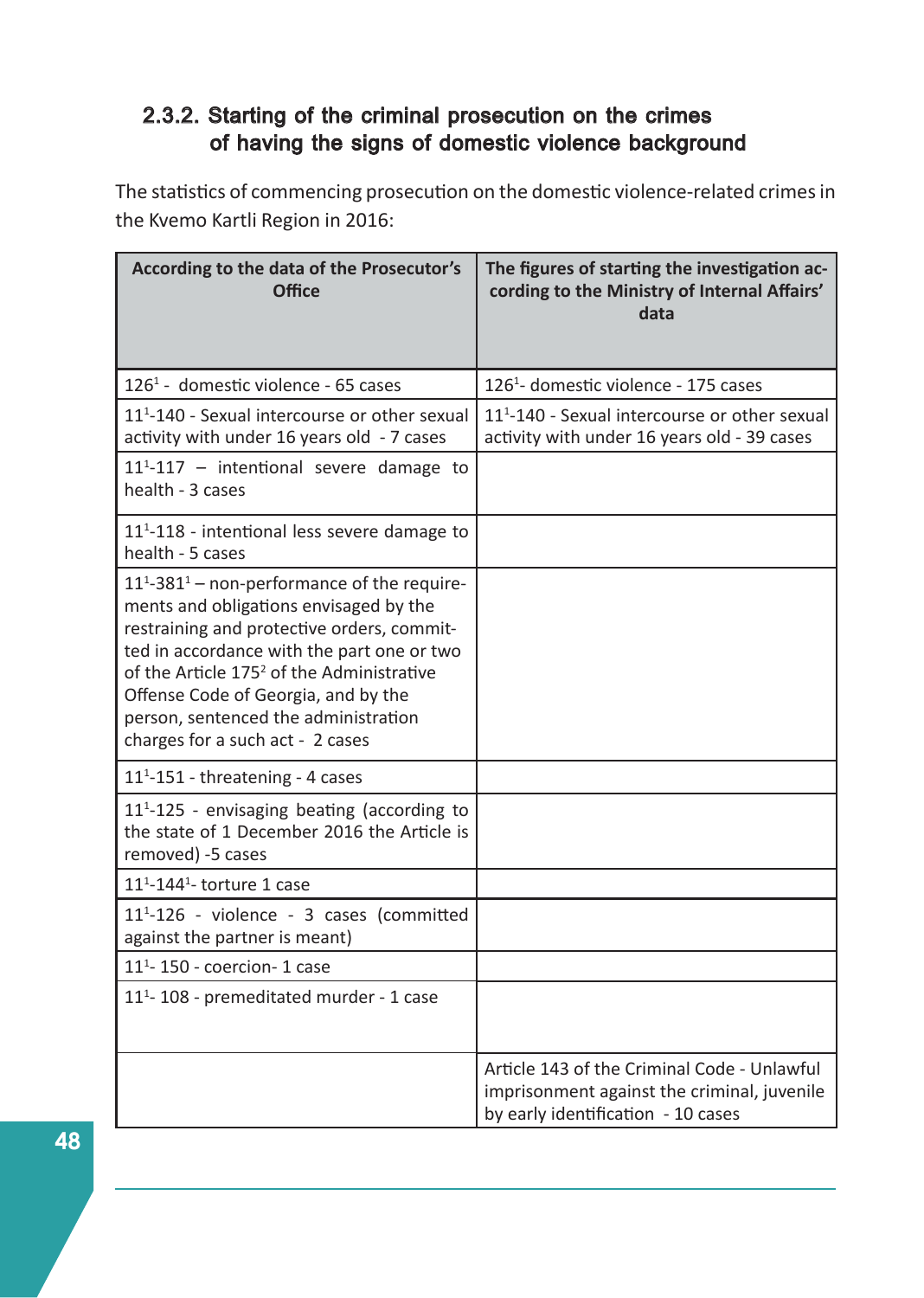#### Table  $N<sup>2</sup>3$  the chart figures of starting the criminal prosecution and investigation



### 2.3.3 The applied preventive measures and penalties

As the practice shows, plea bargaining with the abuser is performed based on the victim's consent. Two main problems were revealed concerning this issue during the face-to-face interviews with the beneficiaries: In the first case, the victim is not aware of the legal consequences of the plea agreement and he/she does not know the exact essence of it, but in the second case, the plea bargaining has no importance for the victim, whether it is performed or not, when the abuser is released on bail and is free in movement.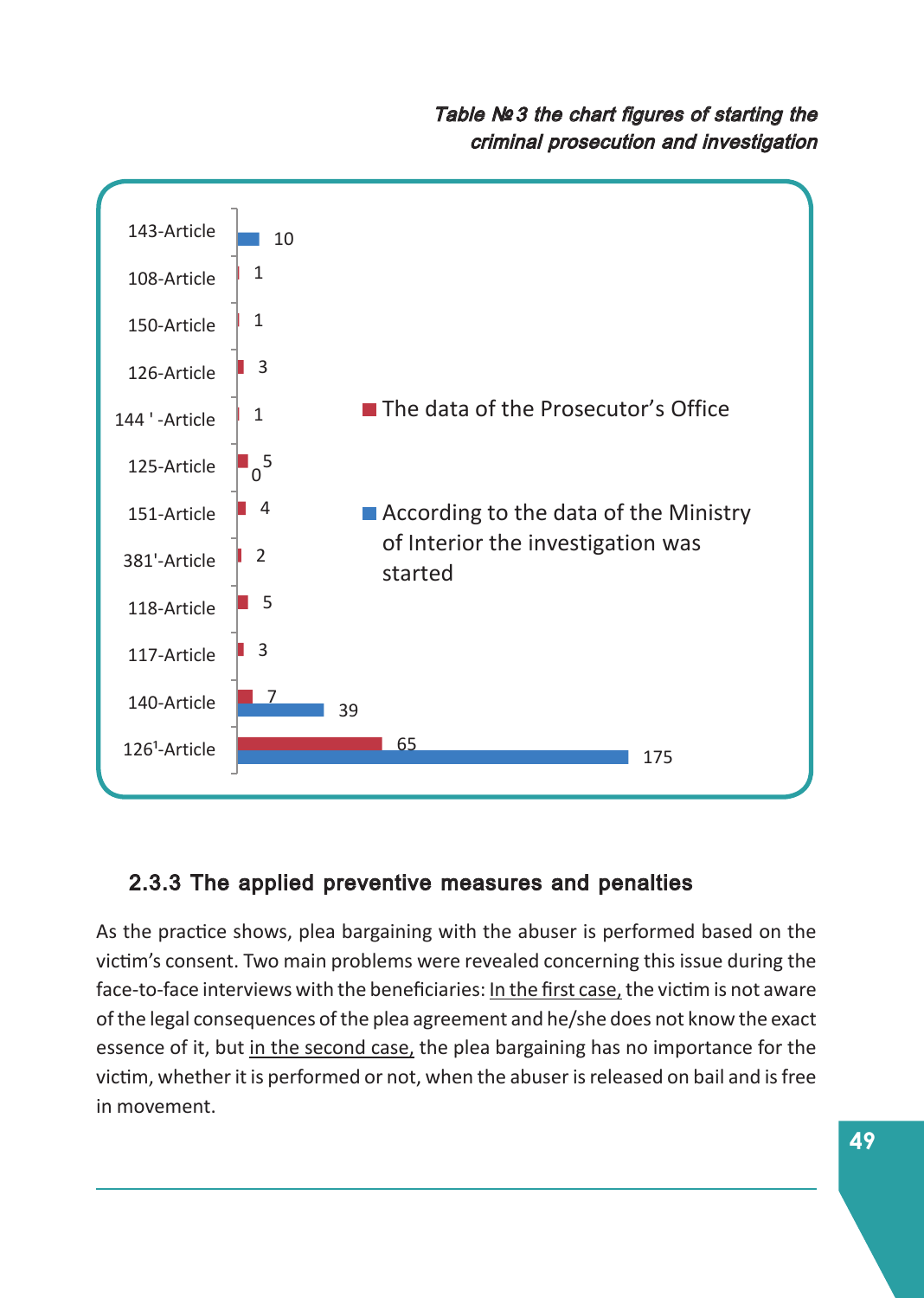13 petitions requesting preventive measures were submitted to Rustavi City Court, out of which in 7 cases the bail was granted and in 6 cases imprisonment was used.

In Tetritskaro Regional Court 7 petitions were submitted, out of which 2 were terminated, as the plea bargaining was approved at the suspension hearing, in 4 cases the bail was used, in 1 case - the agreement about not leaving a place and proper behavior. Imprisonment has not been used in any case.

In Bolnisi Regional Court 5 petitions were submitted with the request to apply the preventive measure and none of them were discussed as plea-bargain was registered at the suspension hearing.



#### Table Nº4. Applied preventive measures

In Rustavi City Court totally 25 criminal cases of domestic violence were discussed, out of which plea bargain was applied in 23 cases, and imprisonment was used only in 2 cases.

In Tetritskaro Regional Court, in total, 8 criminal cases of domestic violence were submitted out of which the plea bargain were approved in 7 cases and 1 case is pending.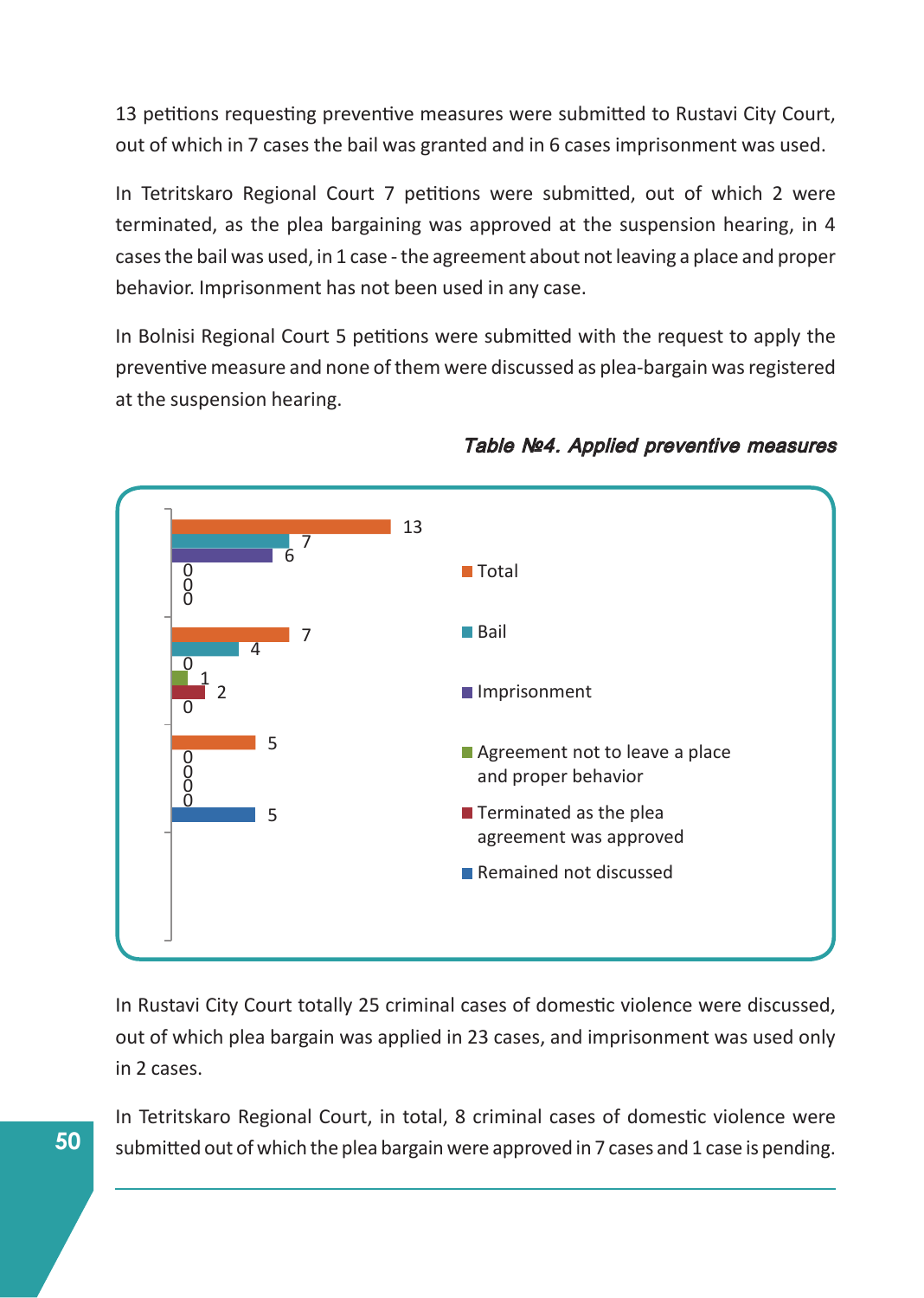In Tetritskaro Regional Court 5 criminal cases of domestic violence were submitted, in all cases the plea bargain was approved, imprisonment was not applied in any of these cases.

Among of the completed cases in Kvemo Kartli courts, imprisonment as a preventive measure for accused abusers was applied only in 2 cases out of the 38 criminal cases of domestic violence, despite the fact that the abusers were sentenced to imprisonment in 6 cases, the bail in 7 cases and plea bargain was approved n all remaining cases.

In the courts of the Kvemo Kartli Region a verdict of not-guilty was not passed.



Table Nº 5. The punishments, applied in domestic violence cases

I.M. About the violence of her husband:

ſ

"I did not want to deposit the money into the budget at the expense of my beating, that was paid as a bail by my abuser husband, while my children needed this money so much, I do not care about the plea bargaining any more, what kind of law is it, they did not ask me anything when I needed, so I think this law is useless".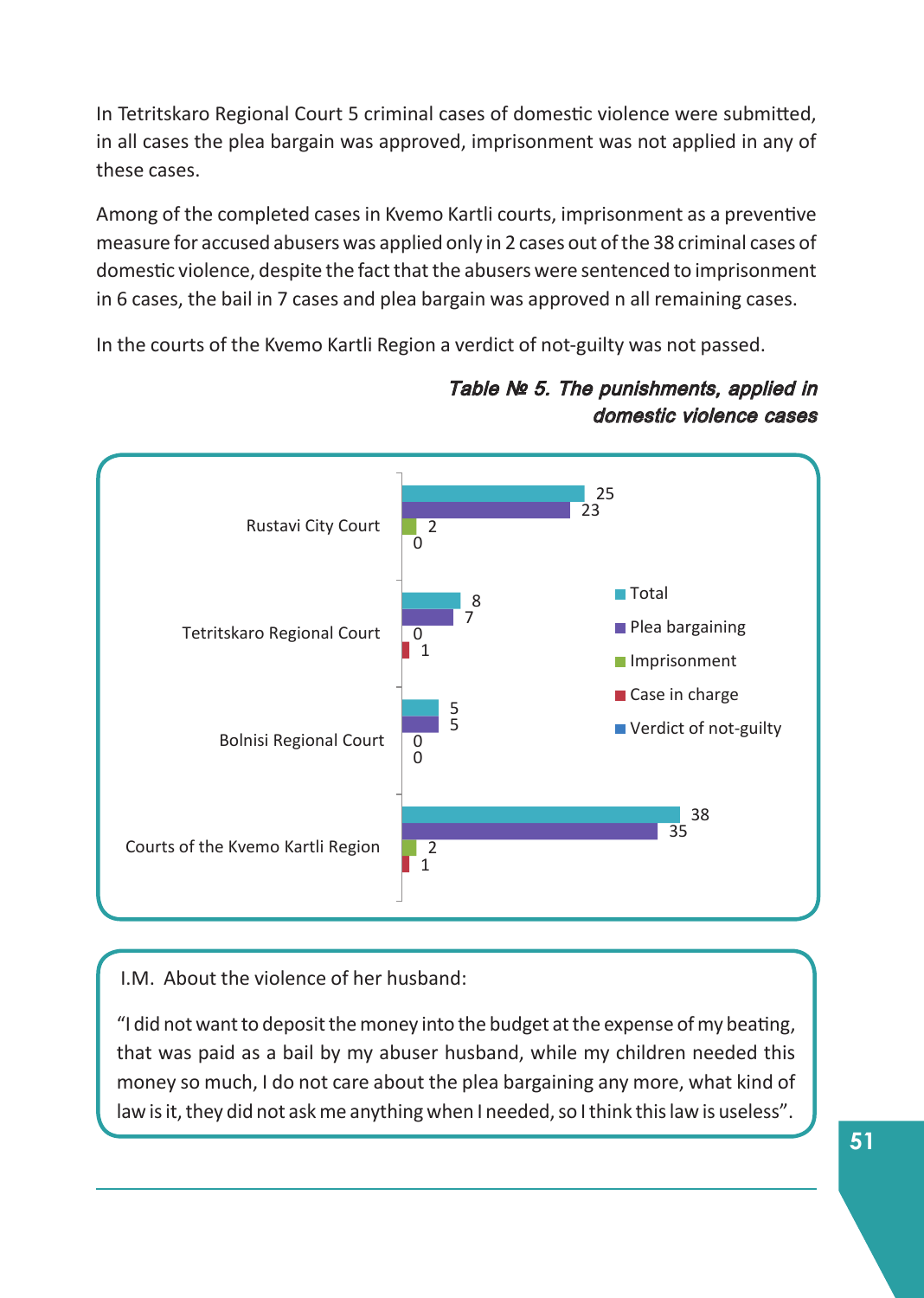The problem is the inadequate punishment in relation with the committed action.

N.B. was constantly suffering from beatings by her husband and her central nervous system was damaged. She can hardly move and because of the received stress she needs constant treatment, but we read the descriptive part of the verdict: ,,B.TS. was jealous to his wife N.B., so he came to the house of his father-in-law in Gardabani Region, where during the conflict with his wife and her parents, he injured his wife - N.B. in the left hand with a sharp-edged object and with an ax, N.B.'s father received the scalp laceration and the sword-cut injury in head area, N.B.'s mother received a big sword-cut injury in the crown of the head, including the minor injuries with the short-term health disorders". The above-mentioned act was qualified under the Article 11<sup>1</sup> and the Article 120,<sup>\*</sup> as intentional minor injury of the health, pointing to the Article about the responsibility for domestic crime, for which the accused was charged with imprisonment for 1 year and 2 months as the measure of punishment, and it was sentenced only because of the previous conviction of the accused and at the moment had the conditional sentence for 6 (six) months. It should be also mentioned that 5 years old child of N.B. was present during the above-mentioned actions.

N.B. lives in the shelter together with her minor child, nevertheless, after expiration of a certain period, she thinks that she will be under the risk, as there are no other means to defend her. During the period, when she was under the violence, N.B. could not call the police as the abuser husband took mobile phone by force.

 $*$ **Article 11<sup>1</sup>** responsibility for domestic crime

The domestic crime means commitment of the crime by one family member against another family member, provided by the Articles 108, 109, 115, 117, 118, 120, 126, 137, 141, 143, 144-144<sup>3</sup>, 149-151, 160, 171, 253, 255, 255<sup>1</sup>, 381<sup>1</sup> and by the Article 381<sup>2</sup> of the same Code. For domestic crimes the criminal liability is defined in the corresponding Article of Criminal Code of Georgia, mentioned in this Article and pointing to this Article.

Note: for purposes of this Article the members of the family are: a spouse, mother, father, grandfather, grandmother, son/daughter (step-son/step-daughter), adoptive child, adoptive person, adoptive person's spouse, affiliated child, the foster family (foster father, foster mother), guardian, grandchild, sister, brother, the spouse's parents, son-in-law/brother-in-law, daughter-in-law/sister-in-law, former spouse, as well as the persons who are constantly engaged in or were engaged in a common household".

The Article 120 of Criminal Code of Georgia, intentional minor injury of the health: "intentional minor injury of the health, that caused the short-term disorder of health, or insignificant or weak loosing of general work ability, – Punished by a fine or corrective labor for up to six months and / or imprisonment for up to two years.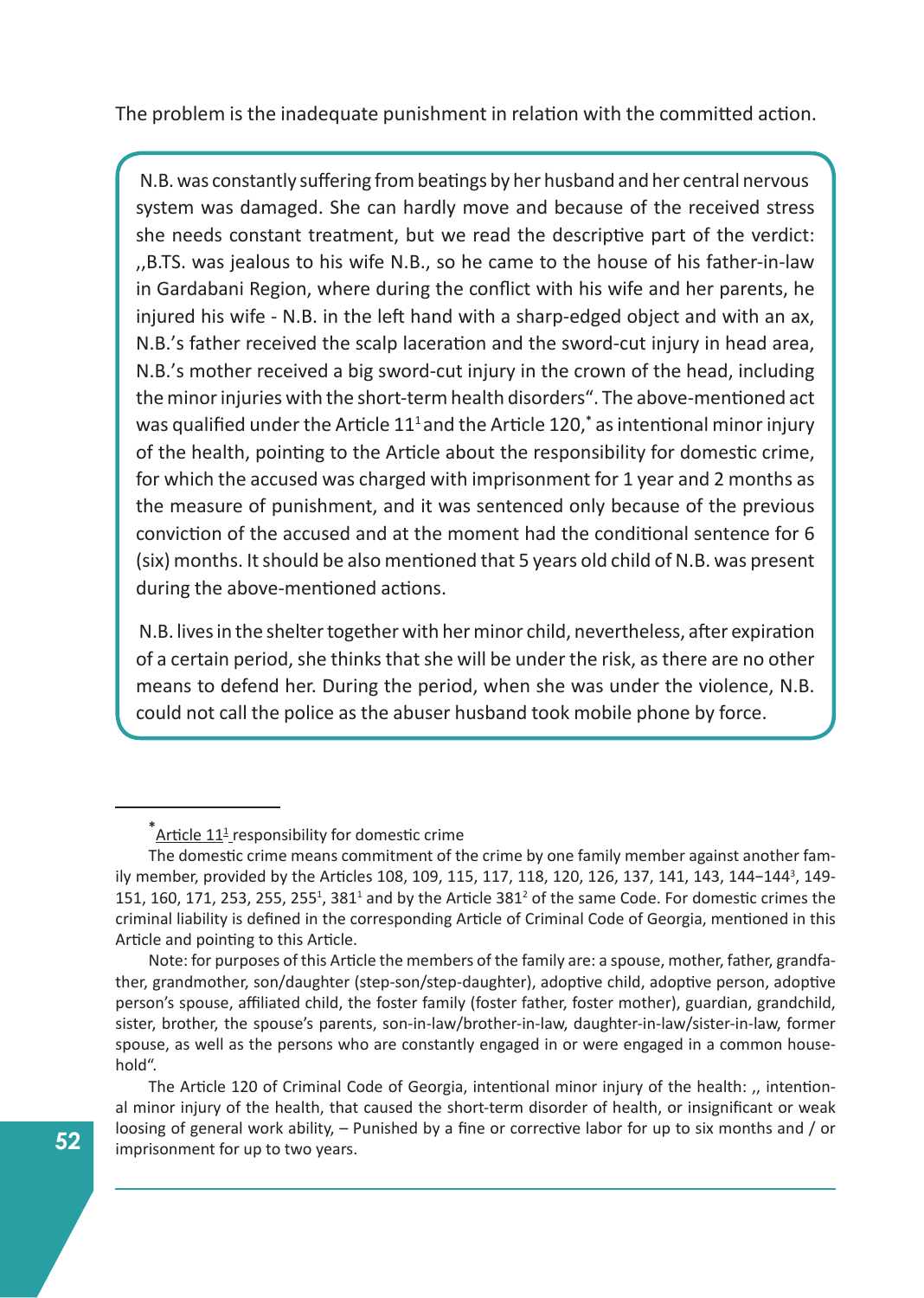The actual problem is the fact, that the police needs a certain time to react to cases in villages, which might have very unfortunate results.

The Prosecution provides incorrect qualification of the action, as it is seen in the above-mentioned cases. Besides that, according to the implemented practice, the abusers against whom the imprisonment was applied as a preventive measure, plead themselves guilty at the pre-trial hearing, they do make the evidences disputable, because of which the victim is not asked to appear at the trial for examination. This problem is sharpened by the fact that the victim is no longer a party of the criminal proceedings.

Besides, the plea agreement became a formal procedure, in the most cases the victim has to pays the amount, especially in the cases when the child abuses the parent, also very often the victims express their consent concerning the plea agreement, because the abuser is released upon bail at the moment and makes the psychological influence on his victim. As for the victim, he/she does not believe that the court will solve his/ her problem as the abuser was released upon the bail, the victim does not want to have any additional risk and declared his/her consent.

#### 2.3.4. Termination of criminal cases upon the victim's statement

The termination of proceedings on domestic crimes in 2016 was not registered in the Kvemo Kartli Region.

Concerning this issue, the law enforcement authorities' mention, that the victims often make a deal with the abusers or do not give a testimony against the member of their family, which is their right and because of which the crime often comes to a dead-end, though as the statistics show such a case was not registered during 2016.

## 2.4 EARLY MARRIAGE

### 2.4.1. Legal regulation

"Sexual intercourse, homosexual, lesbian or other sexual intercourse in a preventive form committed knowingly by an adult offender against a person who has not attained the age of 16 years, shall be punished by imprisonment for the term of seven to nine vears<sup>5</sup>

<sup>&</sup>lt;sup>5</sup> Article 140 of Criminal Code of Georgia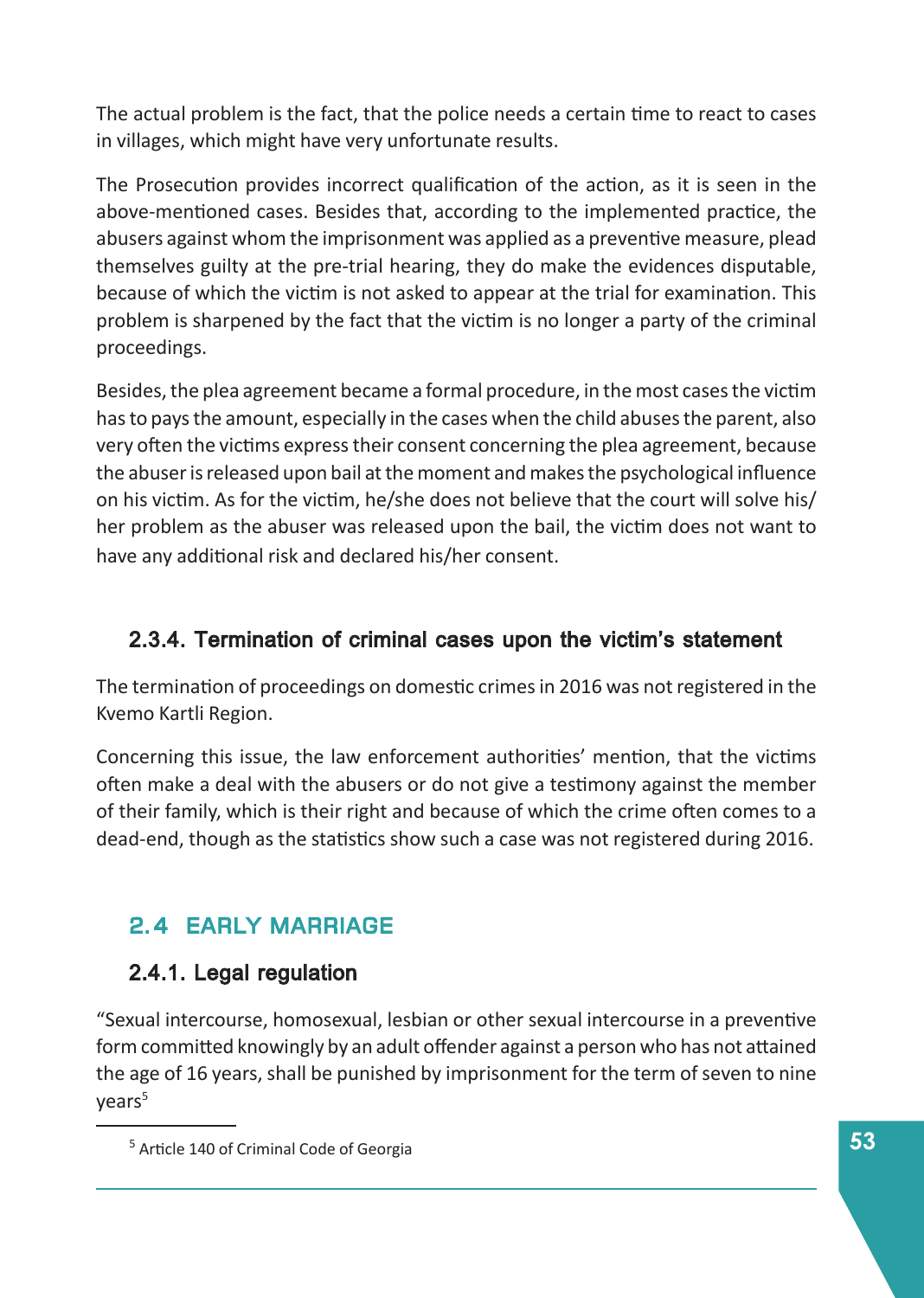#### 2.4.2. Cases of voluntary sexual intercourse with minors under 16

Despite the severity of the punishment, in the Kvemo Kartli Region the cases of early marriage are quite common, mainly among the ethnic minorities. In most cases these facts are revelaed by the information provided by the Civil Registry Agency about the registration of a newborn, after which the investigation starts; However this is the time when the accused and the victim have already been living together for many years.

In the practice of CiDA, people often apply to get consultation in regards to possible actions to be taken by a minor girl in order to keep her husband out of imprisonment or how to conceal the fact of marriage. In many cases, they did not have information about the legislative regulation. Some of minor girls delaying the childbearing until adulthood in order to avoid the punishment for her husband.

### 2.4.3 Charges, applied in early marriage cases (Article 140 of Criminal Code of Georgia)

In the Kvemo Kartli Region, bail out was sentenced only to one accused out of 15 discussed cases, in other cases a plea agreement was signed at the first hearing and the fine and suspended sentence were defined as the type and measure of punishment. In none of the cases the imprisonment was used, despite of severity of the Article.

The practice, implemented regarding the Article 140 of Criminal Code of Georgia, does not give a chance to understand the essence of the crime neither to the accused, nor the victim. As a rule, the convicted continues to live with the victim and the crime continues, though for the same crime the same liability is prohibited according to the criminal legislation. It turns out that the family has to pay the money only because of illegal action, which will burden the family, or is just a way out for those, who is willing the early marriage.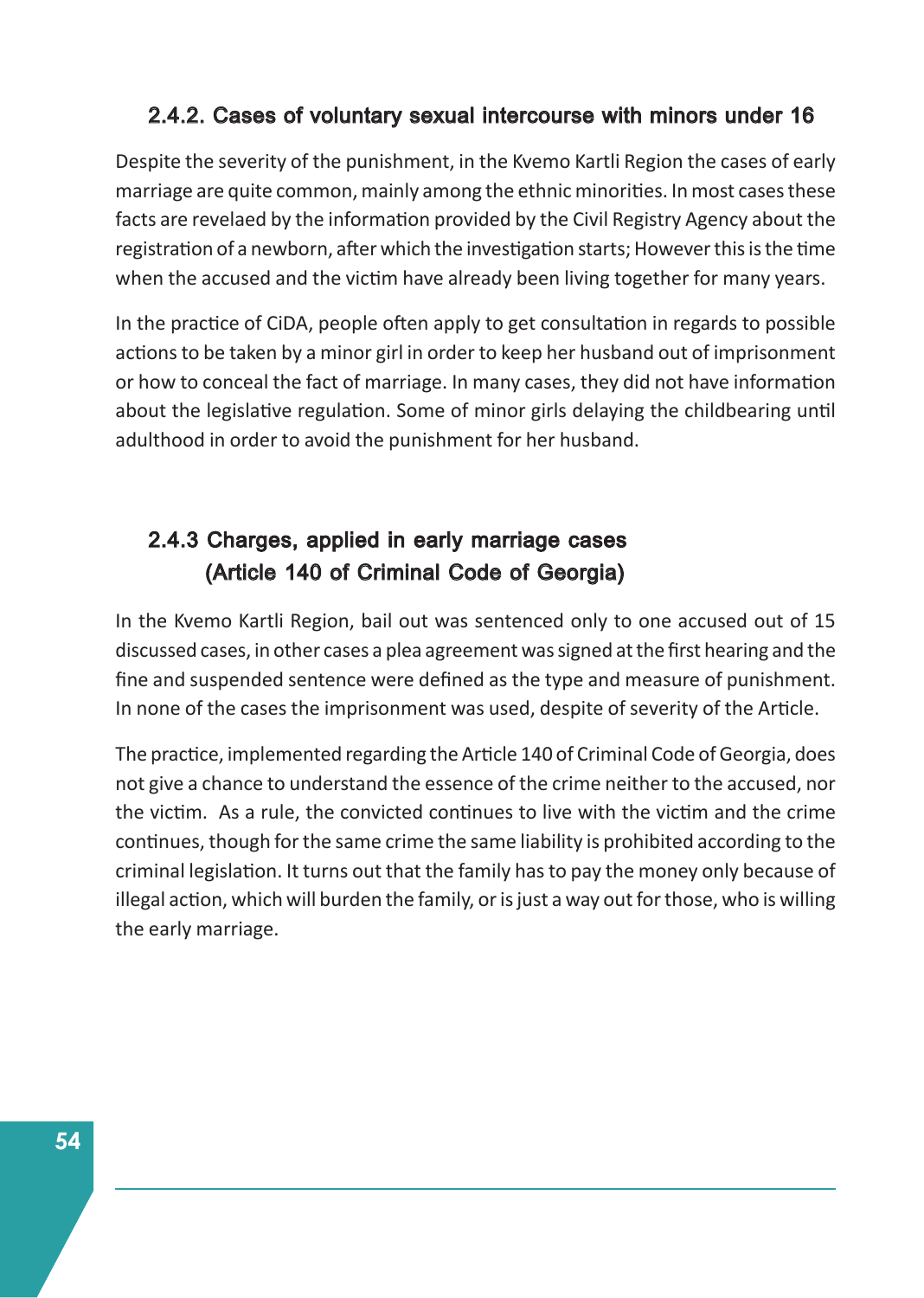#### Table # 6. The preventive measures and punishments applied according to the Article 140 of the Criminal Code of Georgia



### 2.4.4. Unlawful deprivation of liberty of minors6

This type of crime has been quite a big issue in Kvemo Kartli Region, as mainly, among the ethnic minorities, the cases of illegal deprivation of liberty for marriage purposes to the underage girls often occurred. Because of the severe punishment, the crime was significantly reduced, however, according to the information of the Ministry of Internal Affairs of Georgia, in 2016 under the Article 143 of the Criminal Code of Georgia, the investigation was launched only in 10 cases, out of which the Rustavi City Court examined 2 cases of illegal confinement and in both cases the custodial sentence was determined.

It is worth mentioning, that CiDA was providing the legal assistance to two minor girls

 $<sup>6</sup>$  According to the Article 143 of the Criminal Code of Georgia, the illegal deprivation of freedom</sup> to the minor is punished by imprisonment from 7 to 10 years.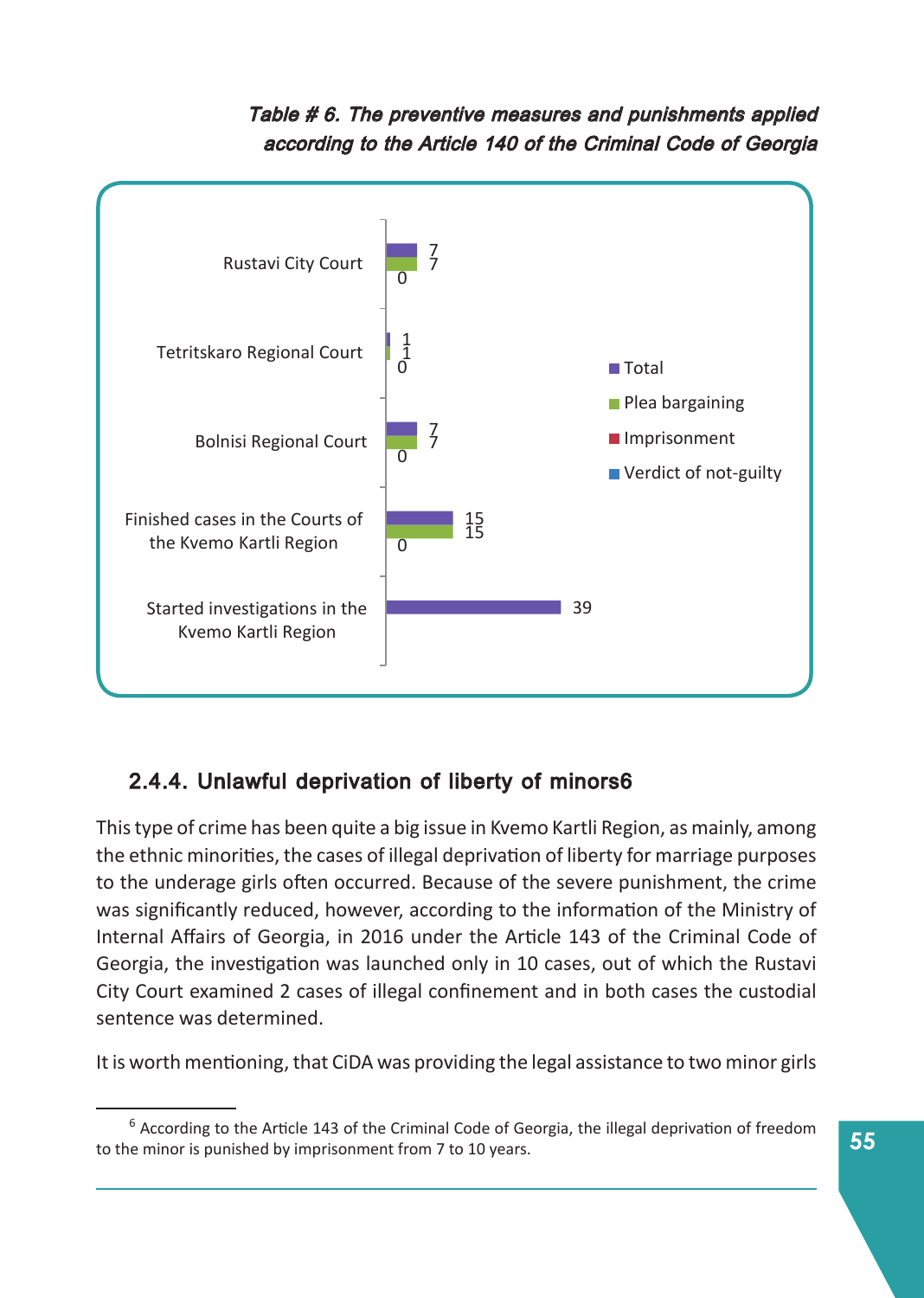for the cases under the Article 143 of the Criminal Code of Georgia. Among the victims, one of them had a very strongly expressed position, she did not want to "marry", she wanted to continue her studies. According to the case, the accused was sentenced to imprisonment as a preventive measure, however, at the pre-trial hearing the accused plead guilty and the imprisonment was changed to a bail. In difference with the Article 140 of Criminal Code of Georgia, the prosecution almost never executes the plea agreement on a suspended sentence and applies an actual punishment. , but in this case, similiarly, the imprisonment was determined with the plea agreement.

In the other case, the victim (underage girl) had no firm position. Despite the involvement of a psychologist, it was quite difficult for her to decide whether or not to agree with the plea agreement against the accused. In the presence of the parents she refused to give a consent but in her parents' absence she noted that she felt sorry for the accused and did not want to see him punished at the same time she mentioned that the ravishment was a tradition, though she did not want to become the accused person's wife as "she liked him not so much".

From this point of view, in spite of the strict sanction, the level of awareness remains still low in the Kvemo Kartli Region and as it became clear from the field visits of CiDA, there were the cases, on which the investigation has not started, as the families of the minor girls did not file the complaints.



Table Nº7. The figures of illegal deprivation of freedom to juveniles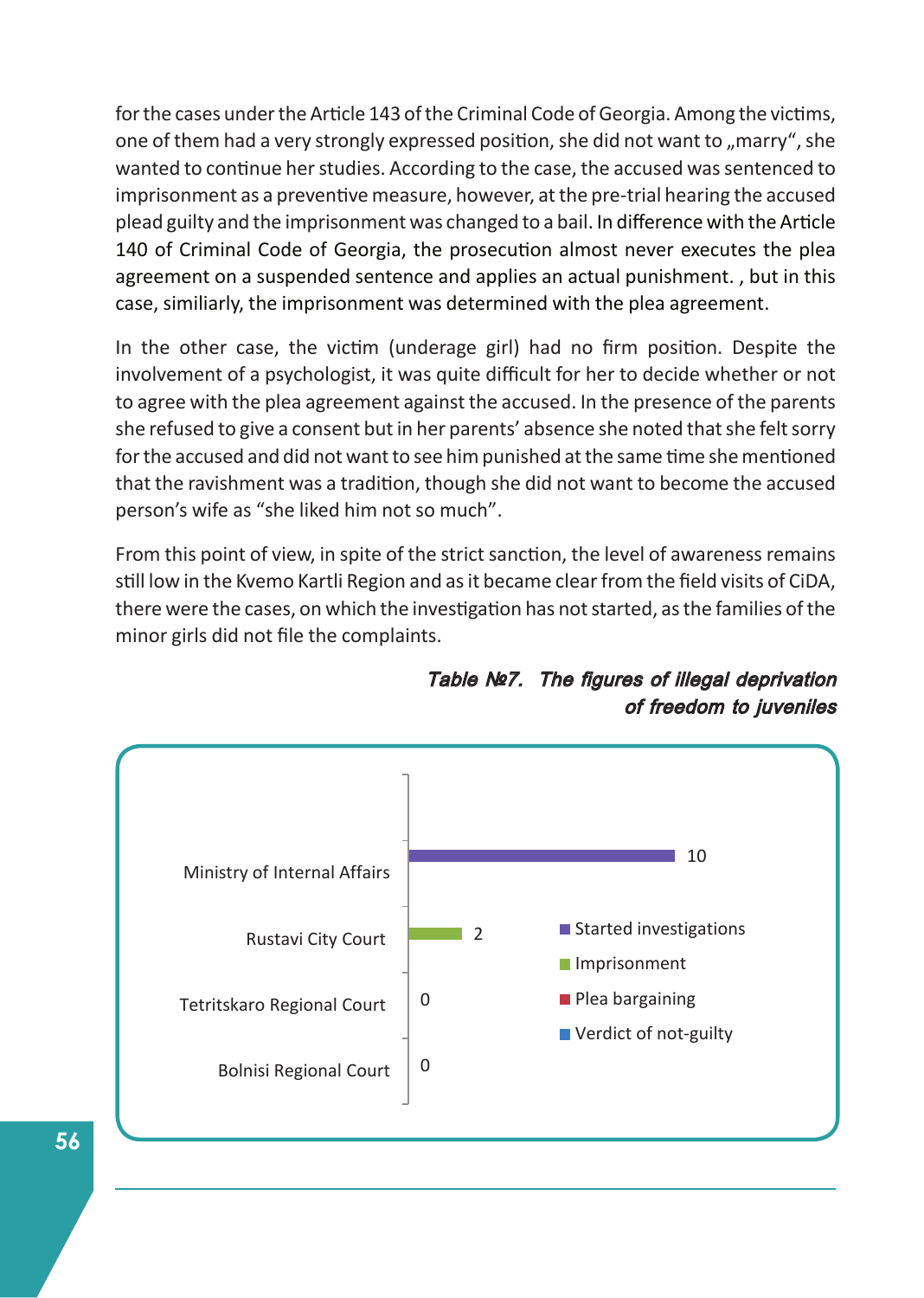## 3. RECOMMENDATIONS TO:

#### 1. THE MINISTRY OF INTERNAL AFFAIRS:

- 1.1 The existing approach to the abuser shall be changed and the abuser shall be obliged to appear at the police department with a certain frequency (reasonable period shall be determined), which will be a deterrent factor to repeated violence. For this purpose, the abuser's obligation to appear in the police department with a certain frequency shall be added to the issues envisaged by protective and restraining orders under the article  $21^{15}$ of the Administrative Process Code of Georgia.
- **1.2** The note about frequency and form of the control of the abuser from the side of the police shall be added to the Article 16 of the Law of Georgia "On Elimination of Domestic Violence, Protection and Support to Victims of Domestic Violence" that defined the obligations of the police. This will change the existing practice (when the information about the abuser is collected only though the interview with the victim) and will implement the rule of controlling the abusers through the direct communication with them.

### 2. THE PROSECUTOR'S OFFICE:

- **2.1** The existing practice of reacting to the cases of sexual intercourse with the individuals under 16 shall be changed (Article 140 Criminal Process Code of Georgia). The abusers, who continue living with the minors, through which the crime persists, should not pay the fine. Instead, community service, or a real punishment should be applied as an additional punishment, which requires additional research and discussion.
- **2.2** The victim's consent to plea bargain should not only be a formality in cases of domestic violence. The plea agreement should be approved only in the case, if the victim is aware of legal consequences of the plea agreement.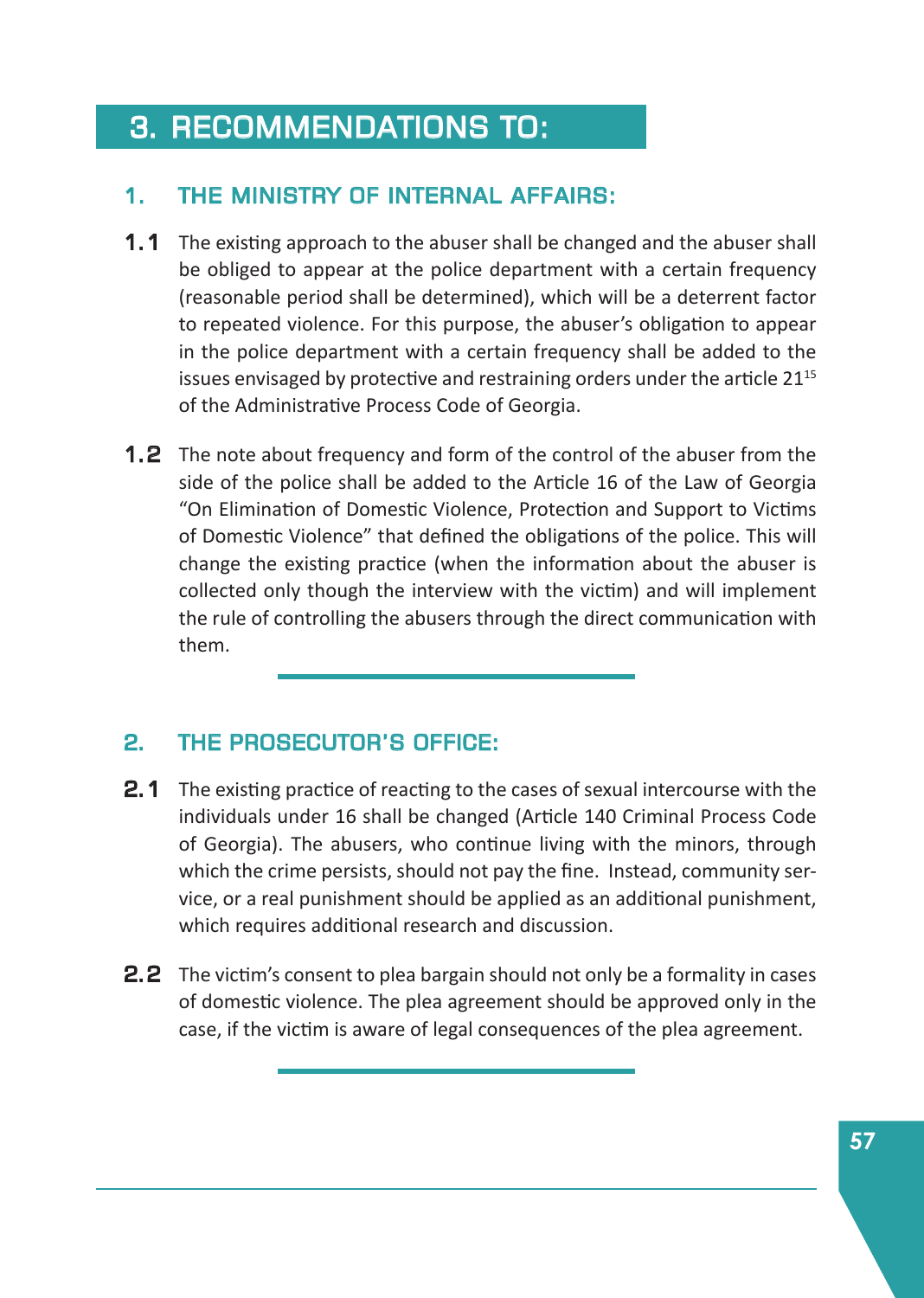#### 3. THE COURT:

**3.1** For domestic violence and early marriage cases, the punishment should be determined by taking into account all threats and risks of each case that might be caused by the punishment.

#### 4. THE PARLIAMENT:

4.1. The obligation on the forensic-psychiatric examination concerning the administration proceeding of restraining and protective orders shall be set out in the law. Thus, it will be possible to avoid the repeated violence against the victims, as well as the other serious consequences, as the abuser will be ordered to start a compulsory treatment.

#### 5. THE SOCIAL SERVICE: SERVICE:

- **5.1.** Certain model of re-socialization and rehabilitation of abusers shall be implemented in the administrative proceeding that will significantly reduce the cases of repeated violence.
- **5.2**. The rehabilitation for victims shall be provided both in the shelter, as well as outside of the shelter, as far as in other way the action of the protective order will not be effective.

#### 6. THE MINISTRY OF EDUCATION:

**6.1** The control over the school administrations and the teachers shall be stricter, in order to ensure actual implementation of the liability on informing the early marriage cases.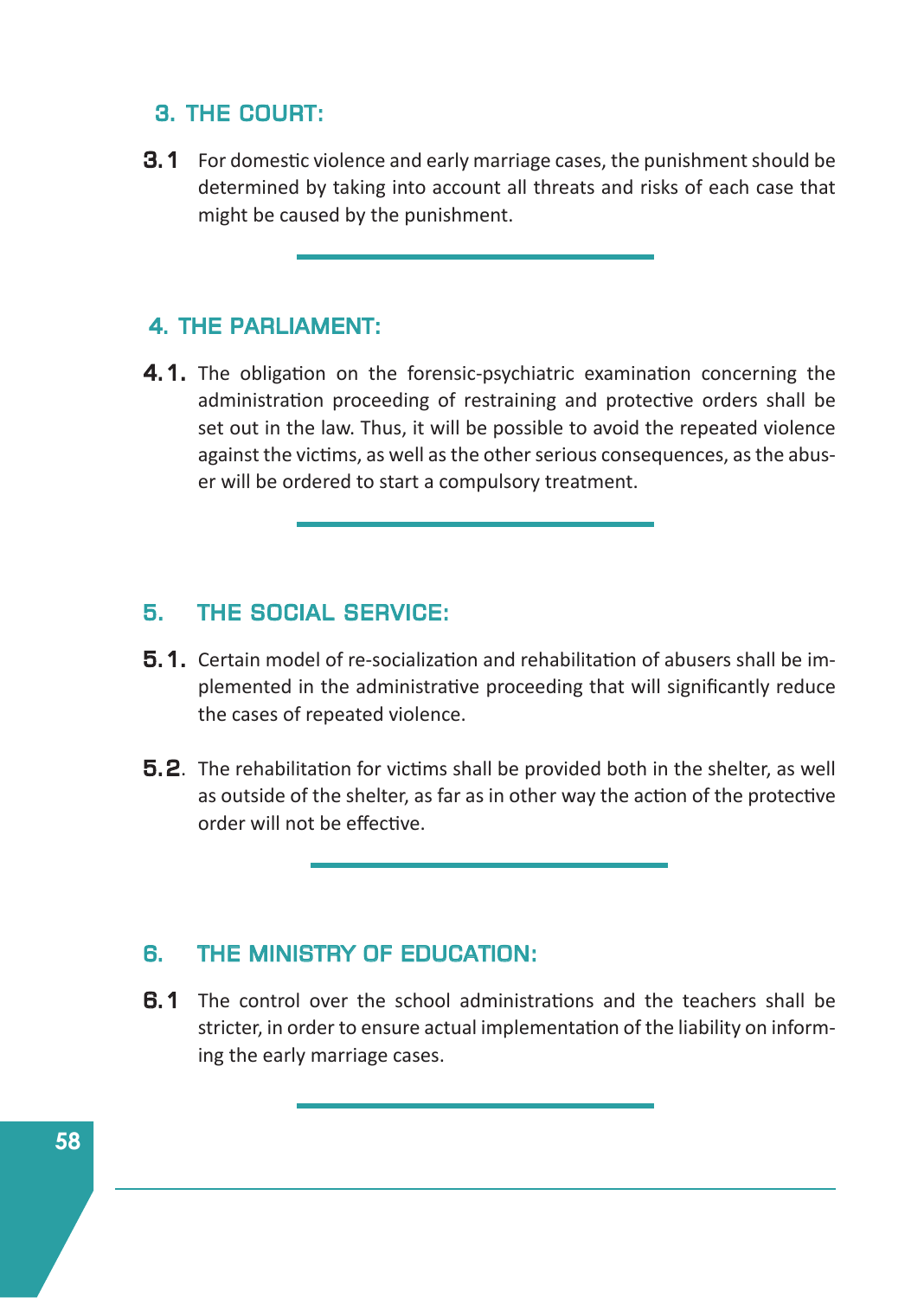#### 7. THE NON-GOVERNMENTAL ORGANIZATION WORKING IN THE REGION, TO THE LOCAL COUNCILS AND SELF-GOVERNMENTS:

7.1. Campaigns to raise awareness on the issues of early marriages, domestic violence and discrimination shall be organized. For this reason the local media is very important for intensely providing the information. The campaigns shall be systematic and include, first of all, schools and the institutions of higher education.